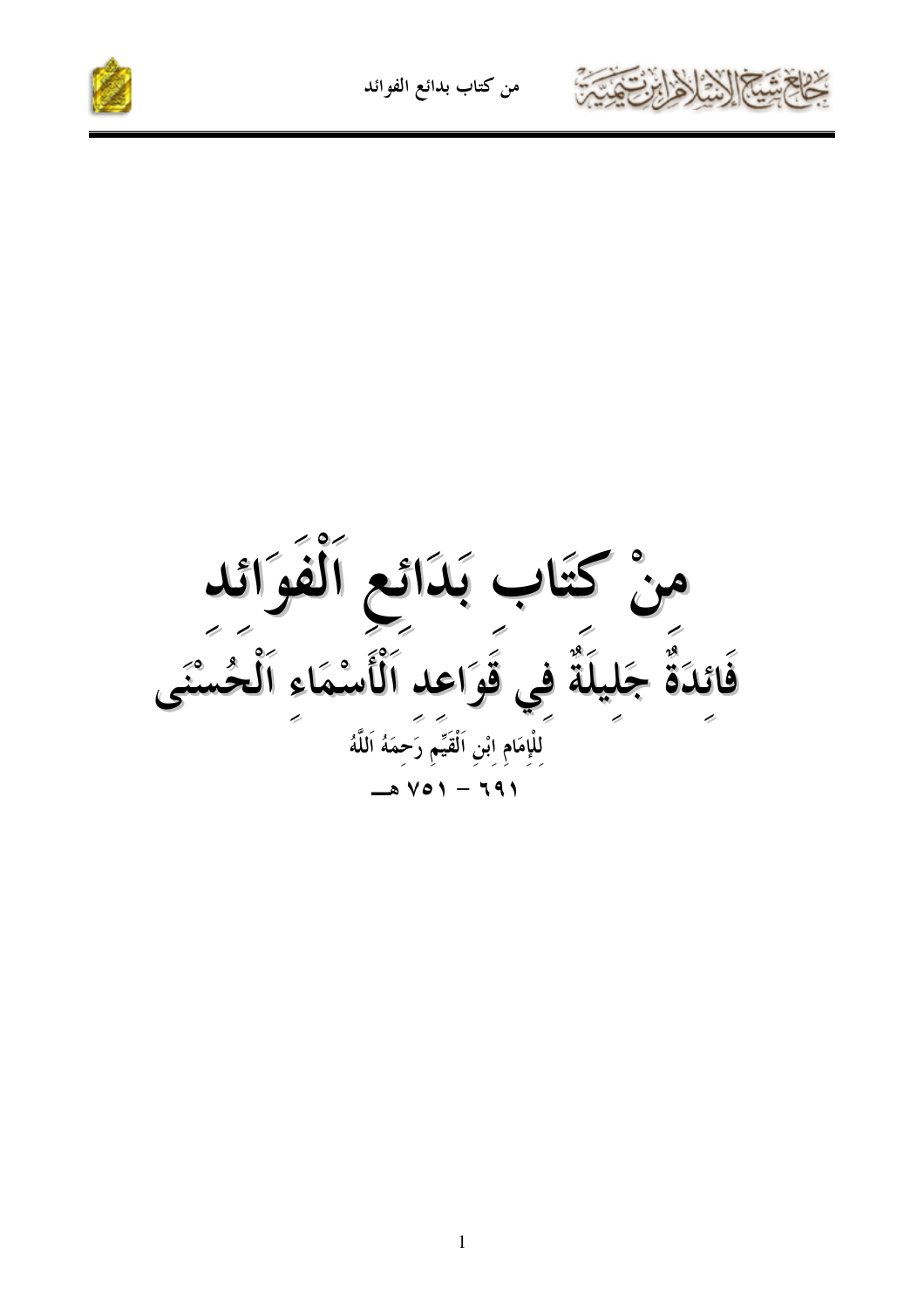





مُقَدِّمَةٌ

فَائدَةٌ جَليلَةٌ: مَا يَجْرِي صفَةً أَوْ خَبَرًا عَلَى الرَّبِّ تَبَارَكَ وَتَعَالَى أَقْسَامٌ. أَحَلُهَا: مَا يَرْجِعُ إِلَى نَفْسٍ اَلذَّات، كَقَوْلكَ: ذَاتٌ، وَمَوْجُودٌ، وَشَيْءٌ. اَلثَّاني: مَا يَرْجعُ إِلَى صِفَاتٍ مَعْنَوِيَّةٍ، كَالْعَلِيمِ وَالْقَدِيرِ وَالسَّمِيعِ. اَلثَّالثُ: مَا يَرْجعُ إِلَى أَفْعَاله، نَحْوُ: الْخَالق وَالرَّزَّاق. ا<mark>َلرَّابِعُ:</mark> مَا يَرْجِعُ إِلَى اَلتَّنْزِيهِ اَلْمَحْضِ، وَلَا بُدَّ مِنْ تَضَمُّنِهِ ثُبُوتًا إِذْ لَا كَمَالَ فِي اَلْعَدَمِ اَلْمَحْضِ، كَالْقُدُّوس اَلسَّلَام.

ا**َلْخَامسُ**: وَلَمْ يَذْكُرْهُ أَكْثَرُ اَلنَّاس، وَهُوَ اَلِاسْمُ اَلدَّالُّ عَلَى جُمْلَة أَوْصَاف عَديدَة لَا تَخْتَصُّ بصفَة مُعَيَّنَة، بَلْ هُوَ دَالٌّ عَلَى مَعَان لَا عَلَى مَعْنًى مُفْرَد، نَحْوُ: اَلْمَجيد اَلْعَظِيم اَلصَّمَد، فَإِنَّ اَلْمَجيدَ مَنْ اتَّصَفَ بصفَات مُتَعَدِّدَة منْ صفَات الْكَمَال، وَلَفْظُهُ يَدُلُّ عَلَى هَذَا فَإِنَّهُ مَوْضُوعٌ للسَّعَة وَالْكُثْرَة وَالزِّيَادَة وَمنْهُ: قَوْلُهُمْ (فِي كُلِّ شَجَرٍ نَارٌ وَاِسْتَمْجَدَ اَلْمَرْخُ وَالْعِفَارُ وَأَمْجَدَ اَلنَّاقَةَ عَلَفًا )، وَمِنْهُ: ﴿ ذُو ٱلْعَرْشِ ٱلْمَجِيدُ (١) صَفَةٌ لِلْعَرْشِ لِسَعَتِهِ وَعِظَمِهِ وَشَرَفِهِ.

وَتَأَمَّلْ كَيْفَ حَاءَ هَذَا اَلِاسْمُ مُقْتَرِنًا بِطَلَبِ اَلصَّلَاةِ مِنْ اَللَّهِ عَلَى رَسُوله كَمَا عَلَّمَنَاهُ ﷺ، لأَنَّهُ في مَقَام طَلَبِ اَلْمَزِيدِ وَالتَّعَرُّضِ لِسَعَةِ اَلْعَطَاءِ وَكَثْرَته وَدَوَامه، فَأَتَى في هَذَا اَلْمَطْلُوب باسْم يَقْتضيه، كَمَا تَقُولُ: اغْفِرْ لِي وَارْحَمْنِي إِنَّكَ أَنْتَ اَلْغَفُورُ اَلرَّحِيمُ، وَلَا يَحْسُنُ إِنَّكَ أَنْتَ اَلسَّميعُ اَلْبَصِيرُ، فَهُوَ رَاجعٌ إِلَى الْمُتَوَسَّل إلَيْه بأَسْمَائه وَصفَاته، وَهُوَ منْ أَقْرَب اَلْوَسَائل وَأَحَبِّهَا إلَيْه.

وَمنْهُ اَلْحَدِيثُ اَلَّذِي فِي اَلْمُسْنَدِ وَاَلتِّرْمذيِّ: ﴿ أَلظُّوا بِــ يَا ذَا اَلْحَلَالِ وَالْإِكْرَامِ ﴾ (٢) وَمنْهُ: ﴿ اَللَّهُمَّ إِنِّي أَسْأَلُكَ بِأَنَّ لَكَ الْحَمْدَ لَا إِلَهَ إِلَّا أَنْتَ اَلْمَنَّانُ بَدِيعُ اَلسَّمَاوَاتِ وَالْأَرْضِ يَا ذَا اَلْحَلَالِ وَالْإِكْرَامِ ﴾ (٣)

١– سورة البروج أية: ١٥.

٢- الترمذي: الدعوات (٢٥٢٤).

٣– النسائي: السهو (١٣٠٠) , وأبو داود: الصلاة (١٤٩٥).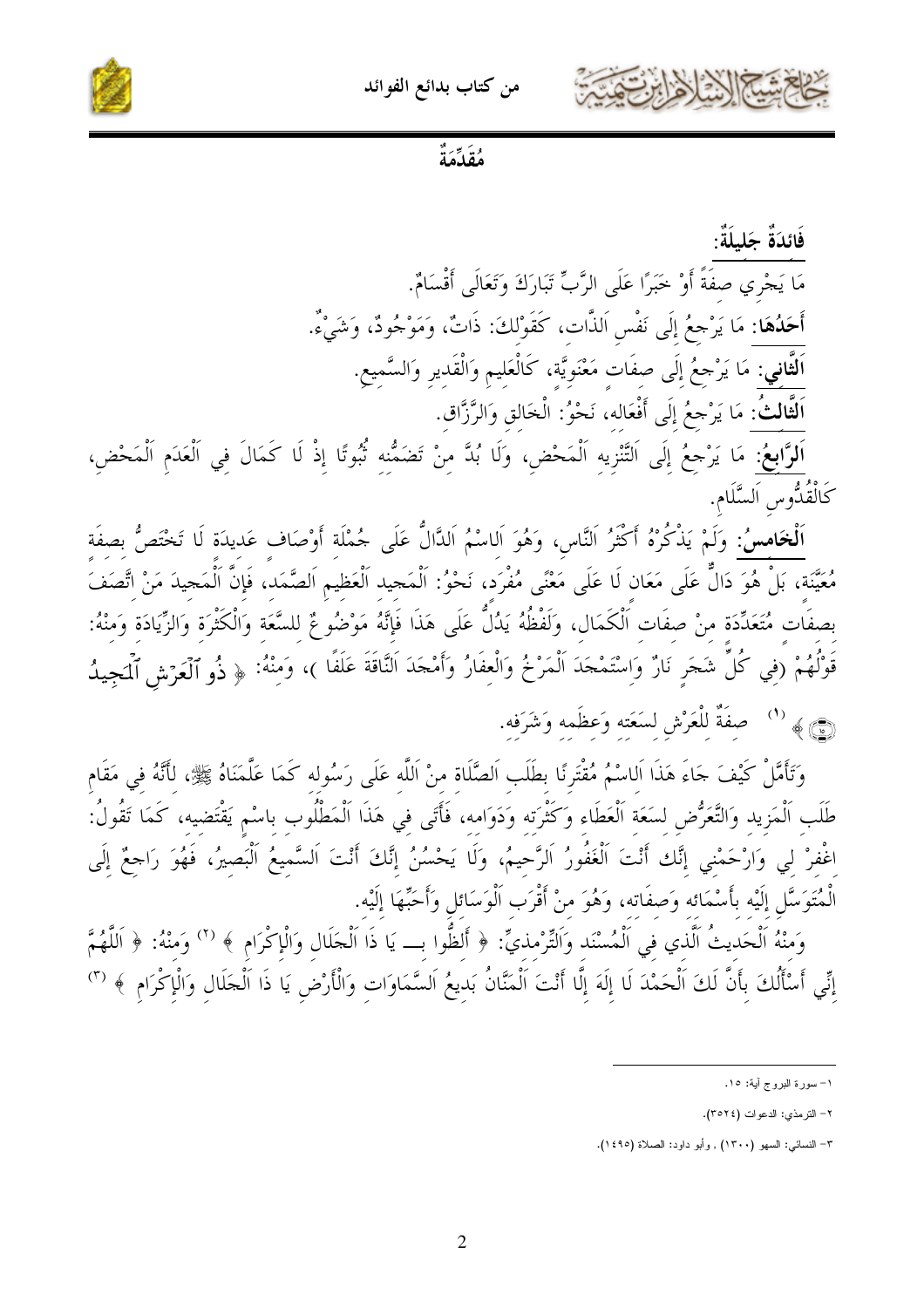

فَهَذَا سُؤَالَ لَهُ، وَتَوَسَّلَ إِلَيْهِ بِحَمْدِهِ، وَأَنَّهُ الَّذِي لَا إِلَهَ إِلَّا هُوَ الْمَنَّانَ، فَهُوَ تَوَسَّلَ إِلَيْهِ بِأَسْمَائِهِ وَصِفَاتِهِ، وَمَا أَحَقُّ ذَلكَ بِالْإِجَابَةِ وَأَعْظَمُهُ مَوْقعًا عِنْدَ الْمَسْؤُول.

وَهَذَا بَابٌ عَظِيمٌ منْ أَبْوَابٍ اَلتَّوْحِيدِ أَشَرْنَا إِلَيْهِ إِشَارَةً، وَقَدْ فُتِحَ لِمَنْ بَصَّرَهُ اَللَّهُ.

وَلِنَرْجِعَ إِلَى المَقصُودِ وَهُوَ وَصْفَهُ تَعَالَى بِالِاسْمِ المُتَضَمَّنِ لِصِفاتِ عَدِيدَةٍ، فالعَظِيمُ مَنْ اتَّصَفَ بصفَات كَثيرَة مِنْ صفَات اَلْكَمَال وَكَذَلكَ اَلصَّمَدُ، قَالَ ابْنُ عَبَّاس: هُوَ اَلسَّيِّدُ اَلَّذي كَمُلَ في سُؤْدُده. وَقال أَبُو وَائِلٍ: هُوَ السَّيِّدُ الذي انْتَهَى سُؤْدُدُهُ. وَقال عِكْرِمَة: الذي ليْسَ فوْقَهُ أَحَدٌ. وَكذلكَ قال اَلزَّجَّاجُ: اَلَّذي يَنْتَهي إلَيْه اَلسُّؤْدُدُ فَقَدْ صَمَدَ لَهُ كُلُّ شَيْء. وَقَالَ ابْنُ اَلْأَنْبَارِيِّ: لَا خلَافَ بَيْن أَهْل اَللُّغَة أَنَّ اَلصَّمَدَ اَلسَّيِّدَ اَلَّذي لَيْسَ فَوْقَهُ أَحَدٌ، اَلَّذي يَصْمُدُ إِلَيْه اَلنَّاسُ في حَوَائجهمْ وَأُمُورهمْ.

وَاشْتِقاقَهُ يَدُل عَلى هَذا، فإِنَّهُ مِنْ الجَمْعِ وَالقصْدِ، فهُوَ الذِي اجْتَمَعَ القصْدُ نَحْوَهُ وَاجْتَمَعَتْ فِيهِ صفَاتُ اَلسُّوْدُد، وَهَذَا أَصْلُهُ في اَللَّغَة كَمَا قَالَ:

أَلَا بَكَّرَ اَلنَّاعي بخَيْر بَني أَسَد بعَمْرو بْنِ يَرْبُوع وَبالسَّيِّد اَلصَّمَد

l.

وَالعَرَبِ تُسَمِّي أَشْرَافَهَا بِالصُّمَدِ، لِاجْتِمَاعِ قَصْدِ القاصِدِينَ إِلَيْهِ، وَاجْتِمَاعِ صِفاتِ السِّيَادَةِ فِيهِ.

السَّادِسُ: صِفة تَحْصُلُ مِنْ اقترَانِ أَحَدِ الِلسْمَيْنِ وَالوَصْفيْنِ بِالْآخَرِ، وَذَلِكَ قَدْرٌ زَائِدٌ عَلَى مُفرَدَيْهِمَا، نَحْوُ: اَلْغَنِيٍّ اَلْحَميد، اَلْعَفَوِّ اَلْقَديرِ، اَلْحَميد اَلْمَجيد. وَهَكَذَا عَامَّةُ اَلصِّفَات اَلْمُقْتَرنَة وَالْأَسْمَاء اَلْمُزْدَوجَة فِي القرْآنِ. فإن الغُنَى صِفة كمَالٍ وَالحَمْدُ كذلِكَ، وَاجْتِمَاعُ الغُنَى مَعَ الحَمْدِ كمَالٍ آخَرُ، فلهُ ثَنَاءِ منْ غَنَاهُ، وَتَنَاءُ منْ حَمْده، وَتَنَاءُ منْ اجْتمَاعهمَا. وَكَذَلكَ اَلْعَفُوُّ اَلْقَديرُ، وَالْحَميدُ الْمَجيدُ وَالْعَزيزُ اَلْحَكيمُ، فَتَأَمَّلْهُ فَإِنَّهُ منْ أَشْرَف اَلْمَعَارِف.

وَأَمَّا صِفاتُ السَلبِ المَحْضِ فلا تَدْخُل فِي أَوْصَافِه تَعَالَى إِلَّا أَن تَكُونَ مُتَضَمَّنَة لِثَبُوتِ كالأَحَدِ الْمُتَضَمِّنِ لِانْفِرَادِهِ بِالرَّبُوبِيَّةِ وَالإِلهِيَّةِ، وَالسَّلامِ المُتَضَمَّنِ لِبَرَاءِتِهِ مِنْ كُلّ نَقصٍ يُضَادَّ كمَالهُ، وَكذلكَ الإِخْبَارُ عَنْهُ بالسُلُوبِ، إِنَّمَا هُوَ لِتَضَمُّنِهَا تُبُوتًا كَقَوْلِهِ تَعَالَى: ﴿ لَا تَأْخُذُهُۥ سِنَةٌ وَلَا نَوۡمٌ ﴾ فَإِنَّهُ مُتَضَمَّنٌ لِكَمَالِ حَيَاتِهِ وَقَيُّومِيَّتِهِ وَكَذَلِكَ قَوْلُهُ تَعَالَى: ﴿ وَمَا مَسَّنَا مِن لُّغُوبِ۞﴾ (" مُتَضَمَّنٌ لِكَمَالِ قَدْرَتِهِ.

۲– سورة ق أية: ۳۸.

١– سورة البقرة أية: ٢٥٥.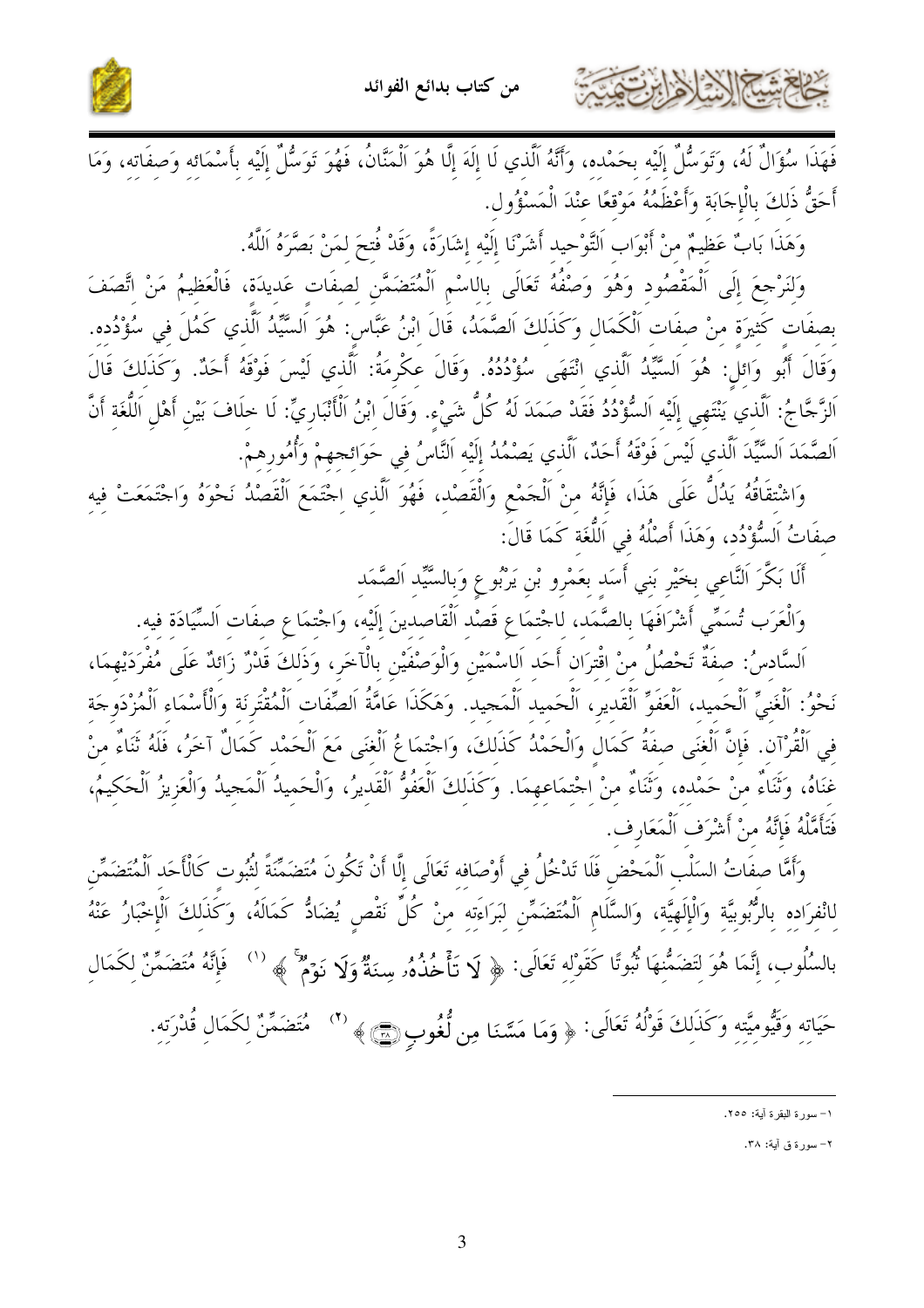



وَكَذَلِكَ قَوْلُهُ: ﴿ وَمَا يَعْزُبُ عَن رَّبِّكَ مِن مِّثْقَالِ ذَرَّةٍ ﴾ (`` ، مُتَضَمِّنٌ لِكَمَالِ عِلْمِهِ، وَكَذَلِكَ قَوْلُهُ: ﴿ لَمْ يَالِدٌ وَلَمْ يُولَدٌ (صَّ ﴾ (\*) مُتَضَمِّنٌ لِكَمَالِ صَمَدِيَّتِهِ وَغِنَاهُ، وَكَذَلِكَ قَوْلُهُ: ﴿ وَلَمْ يَكُن أَهُر كُفُوًا أَحَدٌ ۞ ﴾ (٣) مُتَضَمَّنٌ لِتَفَرُّدِهِ بِكَمَالِهِ وَأَنَّهُ لَا نَظِيرَ لَهُ، وَكَذَلِكَ قَوْلُهُ تَعَالَى: ﴿ لَا تُدَرِكُهُ الْأَبْصَـٰرُ ﴾ ('' مُتَضَمِّنٌ لِعَظَمَتِهِ وَأَنَّهُ حَلَّ عَنْ أَنْ يُدْرَكَ بِحَيْتُ يُحَاطُ بِهِ. وَهَذَا مُطَّرِدٌ فِي كُلِ مَا وَصَفَ بِهِ نَفْسَهُ مِنْ اَلسَّلُوب.

۱– سورة يونس أية: ٦١.

٢- سورة الإخلاص أية: ٣.

٣- سورة الإخلاص أية: ٤.

٤– سورة الأنعام أية: ١٠٣.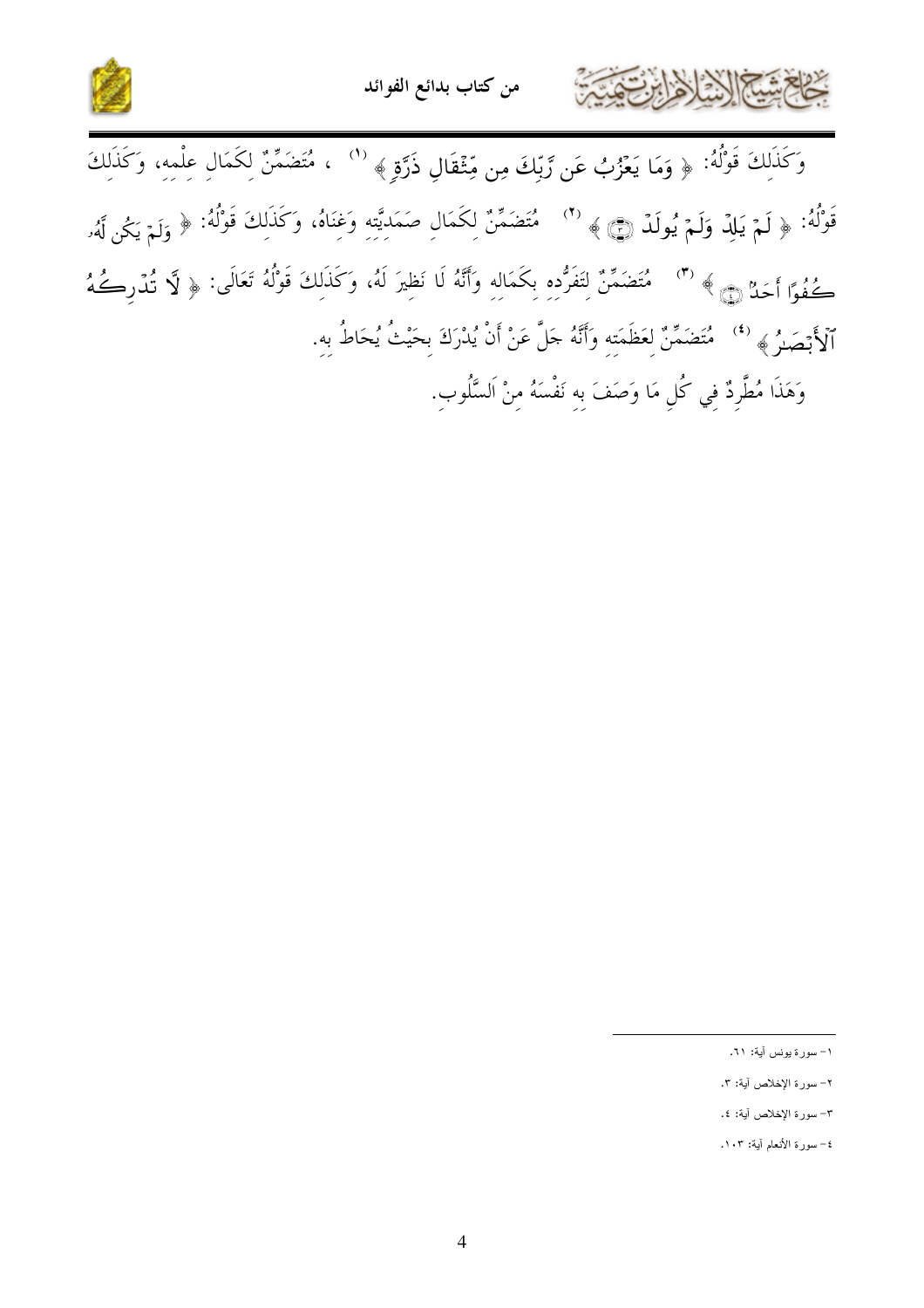





وَيَجِبُ أَنْ يُعْلَمَ هُنَا أُمُورٌ:

خاخمشة الخالطانية

-<br>أَحَلُهَا: أَنَّ مَا يَدْخُلُ فِي بَابِ اَلْإِخْبَارِ عَنْهُ تَعَالَى، أَوْسَعُ مِمَّا يَدْخُلُ فِي بَابِ أَسْمَائه وَصفَاته،<br>كَالشَّيْءِ وَالْمَوْجُودِ وَالْقَائِمِ بِنَفْسِهِ، فَإِنَّهُ يُخْبَرُ بِهِ عَنْهُ، وَلَا يَد

الفائدة الثانية: أَنَّ اَلصِّفَةَ إِذَا كَانَتْ مُنْقَسِمَةً إِلَى كَمَالٍ وَنَقْصٍ لَمْ تَدْخُلْ بِمُطْلَقِهَا فِي أَسْمَائِهِ

اَ<mark>لثَّانِي:</mark> أَنَّ اَلصِّفَةَ إِذَا كَانَتْ مُنْقَسِمَةً إِلَى كَمَالٍ وَنَقْصٍ لَمْ تَدْخُلٌ بِمُطْلَقهَا فِي أَسْمَائِهِ، بَلْ يُطْلَقُ عَلَيْهِ<br>مِنْهَا كَمَالُهَا، وَهَذَا كَالْمُرِيدِ وَالْفَاعِلِ وَالصَّانِعِ، فَإِن أَطْلَقَ عَلَى نَفْسِهِ مِنْ ذَلِكَ أَكْمَلَهُ فِعْلًا وَخَبَرًا.

الفائدة الثالثة: أَنَّهُ لَا يَلْزَمُ مِنْ اَلْإِحْبَارِ عَنْهُ بِالْفِعْلِ مُقَيَّدًا أَنْ يُشْتَقَّ لَهُ مِنْهُ اِسْمٌ مُطْلَقٌ

اَلثَّالثُ: أَنَّهُ لَا يَلْزَمُ منْ اَلْإِخْبَارِ عَنْهُ بِالْفعْلِ مُقَيَّدًا أَنْ يُشْتَقَّ لَهُ منْهُ اسْمٌ مُطْلَقٌ، كَمَا غَلطَ فيه بَعْضُ<br>اَلْمُتَأَخِّرِينَ فَجَعَلَ مِنْ أَسْمَائِهِ اَلْحُسْنَى اَلْمُضَلَّ اَلْفَا

الفائدة الرابعة: أَنَّ أَسْمَائَهُ اَلْحُسْنَى هِيَ أَعْلَامٌ وَأَوْصَافٌ

ا<mark>َلرَّابِعُ:</mark> أَنَّ أَسْمَاءَهُ الْحُسْنَى هِيَ أَعْلَامٌ وَأَوْصَافٌ، وَالْوَصْفُ بِهَا لَا يُنَافِي العَلَميَّةَ، بخلَاف أَوْصَاف<br>اَلْعِبَادِ فَإِنَّهَا تُنَافِي عَلَمِيَّتَهُمْ، لِأَنَّ أَوْصَافَهُمْ مُشْتَرِكَةٌ فَنَ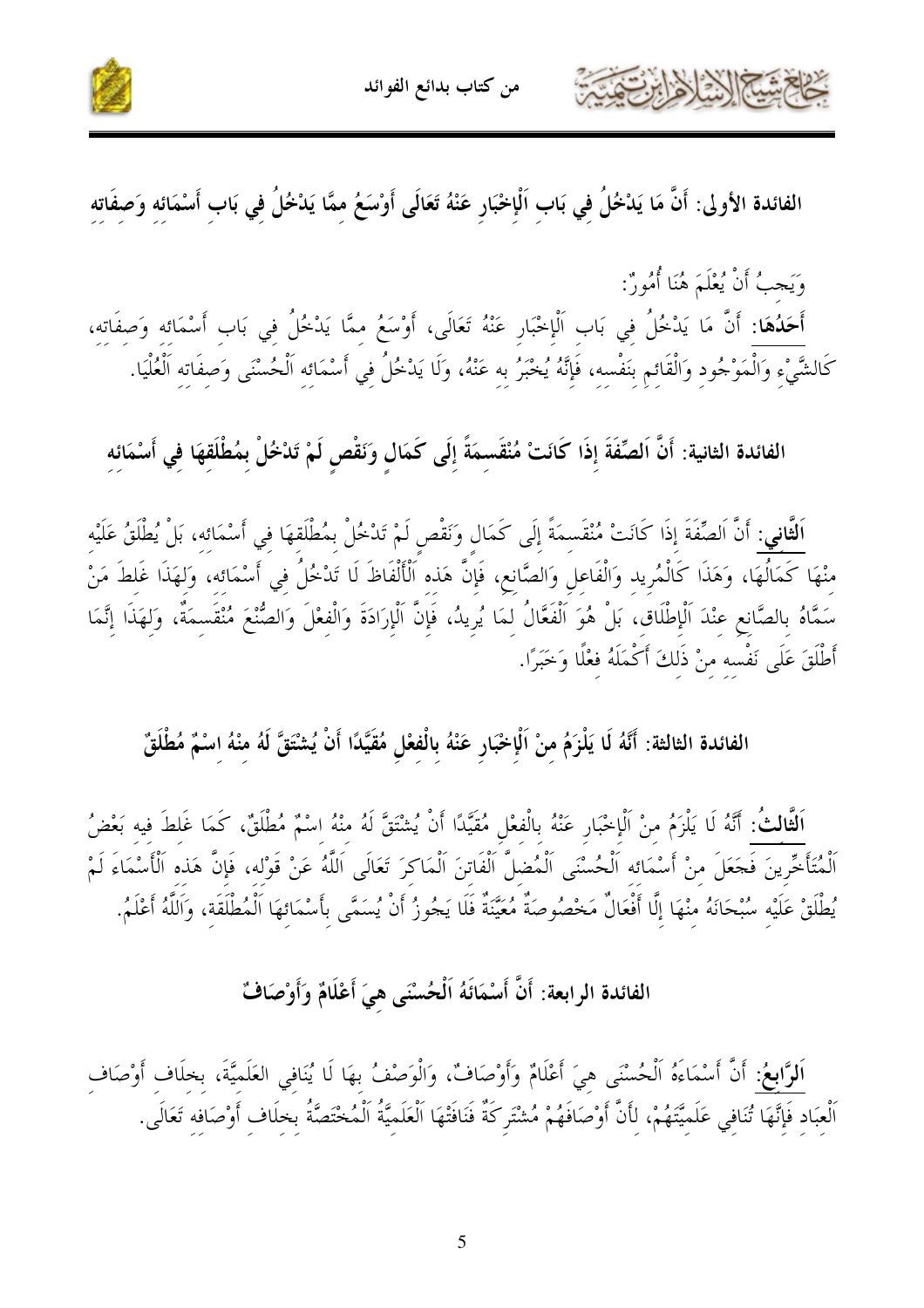





الفائدة الخامسة: أَنَّ اَلاسْمَ منْ أَسْمَائه تَعَالَى لَهُ دَلَالَاتٌ

اَلْخَامِسُ: أَنَّ الِاسْمَ مِنْ أَسْمَائِه لَهُ دَلَالَاتٌ: دَلَالَةٌ عَلَى اَلذَّاتِ وَالصِّفَةِ بِالْمُطَابَقَةِ. وَدَلَالَةٌ عَلَى أَحَدِهِمَا بِالتَّضَمُّنِ، وَدَلَالَةٌ عَلَى اَلصِّفَةِ اَلْأُخْرَى بِاللَّزُومِ.

#### الفائدة السادسة: أَنَّ أَسْمَاءَهُ اَلْحُسْنَى لَهَا اعْتبَارَان

اَلسَّادسُ: أَنَّ أَسْمَاءَهُ اَلْحُسْنَى لَهَا اعْتبَارَان: اعْتبَارٌ منْ حَيْتُ اَلذَّات، وَاعْتبَارٌ منْ حَيْثُ اَلصِّفَات، فَهِيَ بالاعْتِبَارِ اَلْأَوَّلِ مُتَرَادِفَةً، وَبِالِاعْتِبَارِ اَلثَّانِي مُتَبَايِنَةً.

### الفائدة السابعة: أَنَّ مَا يُطْلَقُ عَلَيْهِ فِي بَابِ اَلْأَسْمَاءِ وَالصِّفَاتِ تَوْقِيفيٌّ

اَلسَّابِعُ: أَنَّ مَا يُطْلَقُ عَلَيْهِ فِي بَابِ اَلْأَسْمَاءِ وَالصِّفَاتِ تَوْقِيفِيٌّ، وَمَا يُطْلَقُ عَلَيْهِ فِي بَابِ اَلْإِخْبَارِ لَا يَجِبُ أَنْ يَكُونَ تَوْقِيفِيًّا، كَالْقَدِيمِ وَالشَّيْءِ وَالْمَوْجُودِ وَالْقَائِمِ بِنَفْسِهِ. فَهَذَا فَصْلُ اَلْخِطَابِ فِي مَسْأَلَةِ أَسْمَائِهِ: هَلْ هِيَ تَوْقِيفِيَّةٌ، أَوْ يَجُوزُ أَنْ يُطْلَقَ عَلَيْهِ مِنْهَا بَعْضُ مَا لَمْ يَرِدْ بِهِ اَلسَّمْعُ.

الفائدة الثامنة: أَنَّ اَلِاسْمَ إِذَا أُطْلِقَ عَلَيْهِ جَازَ أَنْ يُشْتَقَّ مِنْهُ اَلْمَصْدَرُ وَالْفِعْلُ

اَ<mark>لثَّامِنُ:</mark> أَنَّ اَلِاسْمَ إِذَا أُطْلِقَ عَلَيْهِ جَازَ أَنْ يُشْتَقَّ مِنْهُ اَلْمَصْدَرُ وَالْفِعْلُ، فَيُخْبَرُ بِهِ عَنْهُ فِعْلًا وَمَصْدَرًا، نَحْوُ: اَلسَّمِيعِ اَلْبَصِيرِ اَلْقَدِيرِ، يُطْلَقُ عَلَيْهِ مِنْهُ اَلسَّمْعُ وَالْبَصَرُ وَالْقُدْرَةُ وَيُخْبَرُ عَنْهُ بِالْأَفْعَالِ مِنْ ذَلِكَ، نَحْوُ: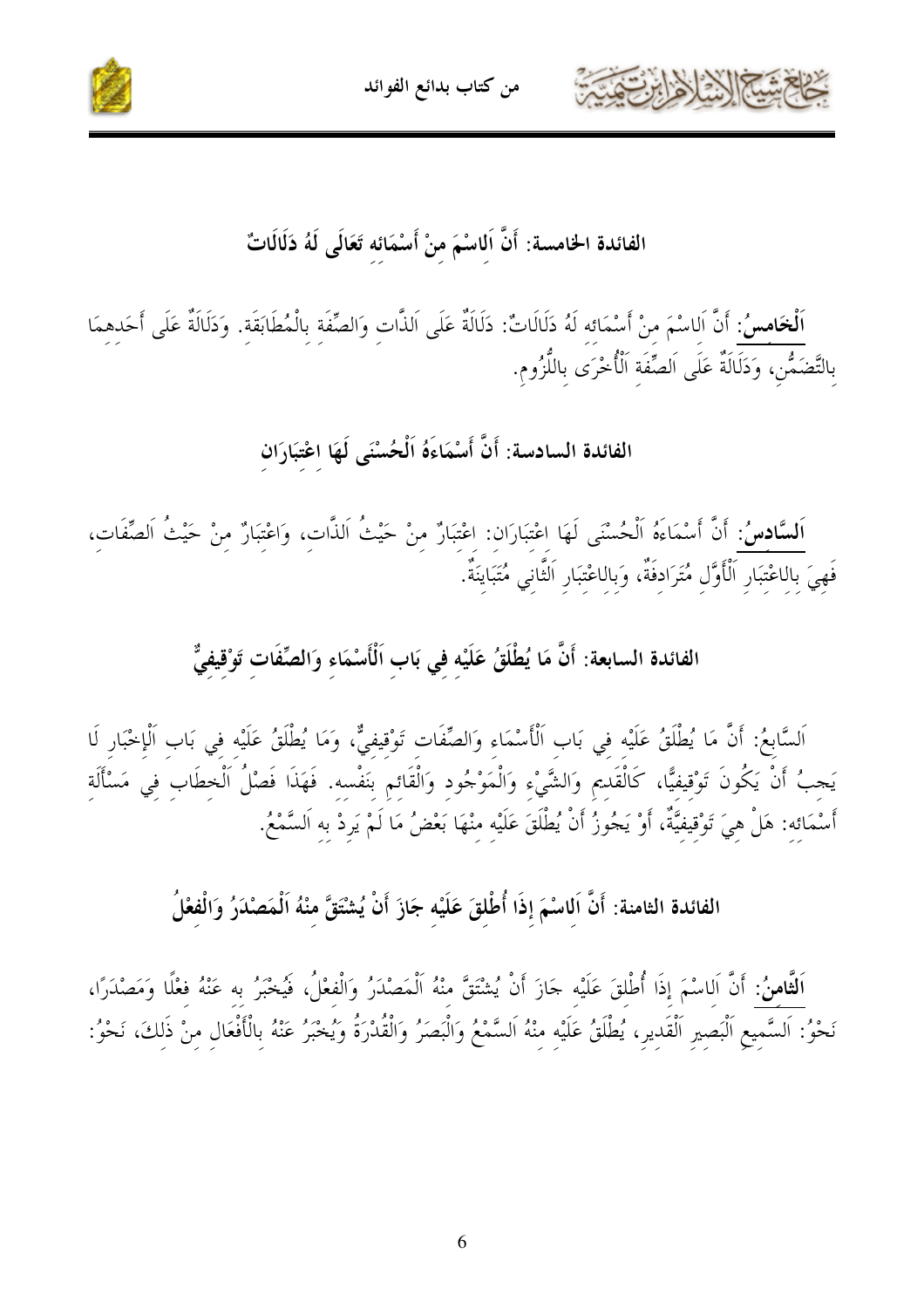





﴿ قَدْ سَمِعَ ٱللَّهُ ﴾ `` ، ﴿ فَقَدَرْنَا فَنِعْمَ ٱلْقَـٰدِرُونَ (٢٦) هَذَا إِنْ كَانَ اَلْفِعْلِ مُتَعَدِّيًا، فَإِنْ كَانَ لَازِمًا لَمْ يُخْبَرْ عَنْهُ به نَحْوُ: اَلْحَيِّ، بَلْ يُطْلَقُ عَلَيْه اَلِاسْمُ وَالْمَصْدَرُ دُونَ اَلْفِعْلِ فَلَا يُقَالُ: حَيِيٌّ.

#### الفائدة التاسعة: أَنَّ أَفْعَالَ اَلرَّبِّ تَبَارَكَ وَتَعَالَى صَادرَةٌ عَنْ أَسْمَائه وَصفَاته

اَلتَّاسعُ: أَنَّ أَفْعَالَ اَلرَّبِّ تَبَارَكَ وَتَعَالَى صَادرَةٌ عَنْ أَسْمَائه وَصفَاته، وَأَسْمَاءُ اَلْمَخْلُوقينَ صَادرَةٌ عَنْ أَفْعَالهِمْ. فَالرَّبُّ تَبَارَكَ وَتَعَالَى فعَالُهُ عَنْ كَمَاله، وَالْمَخْلُوقُ كَمَالُهُ عَنْ فعَاله فَأشْتُقّتْ لَهُ الْأَسْمَاءُ بَعْدَ أَنْ كَمُلَ بِالْفعْلِ، فَالرَّبُّ لَمْ يَزَلْ كَاملًا فَحَصَلَتْ أَفْعَالُهُ عَنْ كَمَاله، لأَنَّهُ كَاملٌ بذَاته وَصفَاته، فَأَفْعَاله صَادرَةٌ عَنْ كَمَاله ( كَمُلَ فَفَعَلَ ) وَالْمَخْلُوقُ (فَعَلَ فَكَمُلَ ) اَلْكَمَالَ اَللَّائقَ به.

## الفائدة العاشرة: إِحْصَاءُ اَلْأَسْمَاءِ اَلْحُسْنَى وَالْعِلْمُ بِهَا أَصْلٌ لِلْعِلْمِ بِكُلِّ مَعْلُومٍ

اَلْعَاشِرُ: إِحْصَاءُ اَلْأَسْمَاءِ اَلْحُسْنَى وَالْعِلْمُ بِهَا أَصْلٌ لِلْعِلْمِ بِكُلِّ مَعْلُومٍ. فَإِنَّ اَلْمَعْلُومَات سواهُ، إِمَّا أَنْ تَكُونَ خَلْقًا لَهُ تَعَالَى أَوْ أَمْرًا، إِمَّا عِلْمٌ بِمَا كَوَّنَهُ أَوْ عِلْمٌ بِمَا شَرَعَهُ. وَمَصْدَرُ اَلْخَلْقِ وَالْأَمْرِ عَنْ أَسْمَائِه اَلْحُسْنَى وَهُمَا مُرْتَبِطَان بهَا ارْتبَاطَ الْمُقْتَضَى بِمُقْتَضِيه، فَالْأَمْرُ كُلُّهُ مَصْدَرُهُ عَنْ أَسْمَائه اَلْحُسْنَى، وَهَذَا كُلُّهُ حَسَنٌ لَا يَخْرُجُ عَنْ مَصَالِحِ اَلْعِبَادِ وَالرَّأْفَةُ وَالرَّحْمَةُ بِهِمْ وَالْإِحْسَانُ إِلَيْهِمْ بِتَكْمِيلِهِمْ بِمَا أَمَرَهُمْ بِهِ وَنَهَاهُمْ عَنْهُ.

فَأَمْرُهُ كُلُّهُ مَصْلَحَةٌ وَحِكْمَةٌ وَرَحْمَةٌ وَلُطْفٌ وَإِحْسَانٌ، إذْ مَصْدَرُهُ أَسْمَاؤُهُ الْحُسْنَبي، وَفعْلُهُ كُلُّهُ لَا يَخْرُجُ عَنْ اَلْعَدْلِ وَالْحِكْمَةِ وَالْمَصْلَحَةِ وَالرَّحْمَةِ، إذْ مَصْدَرُهُ أَسْمَاؤُهُ اَلْحُسْنَى، فَلَا تَفَاوُتَ في خَلْقه وَلَا عَبَتْ وَلَمْ يَخْلُقْ خَلْقَهُ بَاطلًا وَلَا سُدًى وَلَا عَبَثًا وَكَمَا أَنَّ كُلَّ مَوْجُود سوَاهُ فَبإيجَاده، فَوُجُودُ مَنْ سوَاهُ تَابِعٌ لِوُجُودِه تَبَعَ اَلْمَفْعُولِ اَلْمَخْلُوقِ لخَالقِهِ، فَكَذَلِكَ اَلْعِلْمُ بِهِ أَصْلٌ لِلْعِلْمِ بكُلٍّ مَا سِوَاهُ، فَالْعِلْمُ بِأَسْمَائِه وَإِحْصَاؤُهَا أَصْلٌ لسَائر اَلْعُلُوم.

١– سورة المجادلة أية: ١.

٢- سورة المرسلات أية: ٢٣.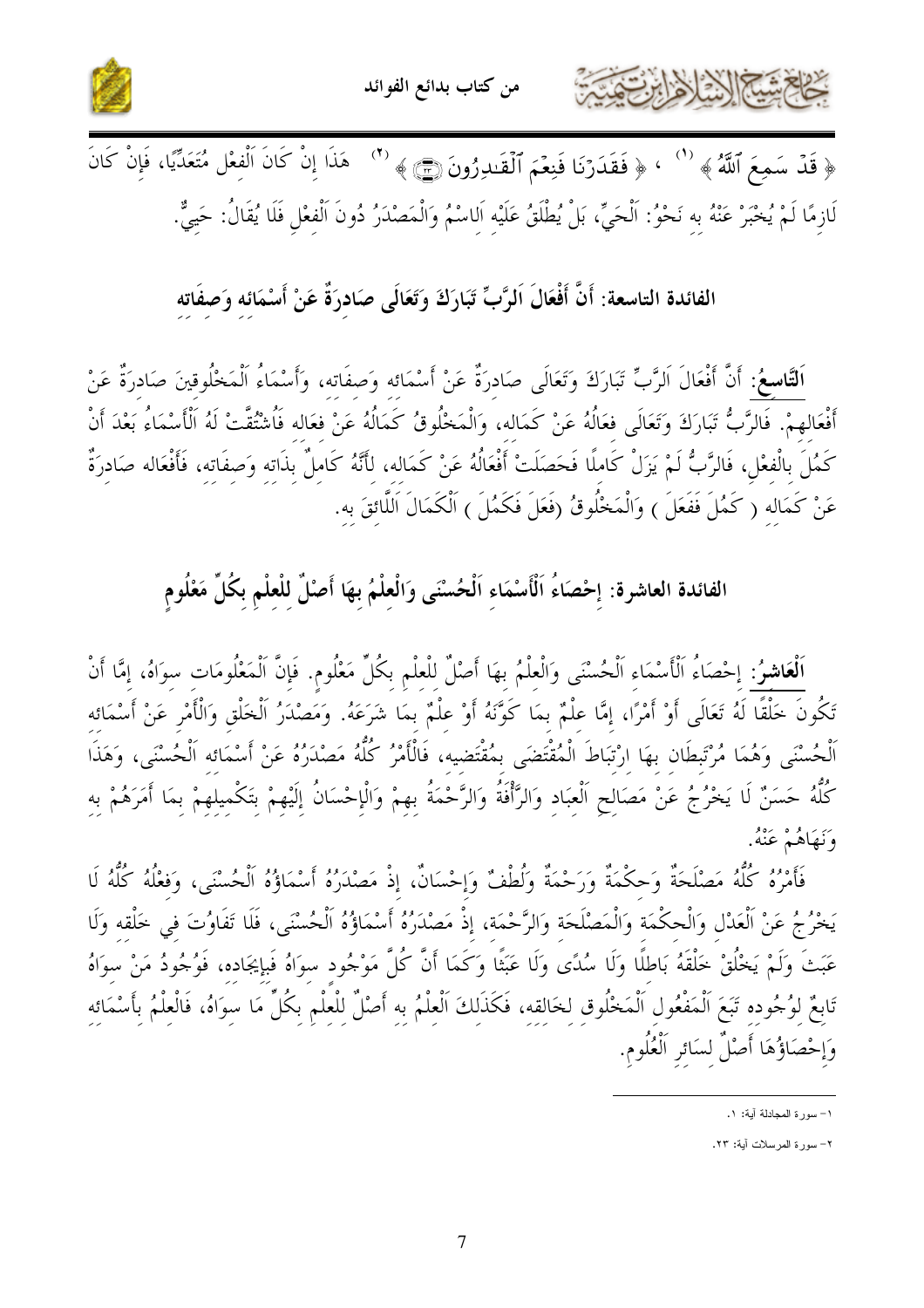



فَمَنْ أَحْصَى أَسْمَاءَهُ كَمَا يَنْبَغي للْمَخْلُوق أَحْصَى حَميعَ الْعُلُوم إذْ إحْصَاءُ أَسْمَائه أَصْلٌ لإحْصَاء كُلِّ مَعْلُوم، لأَنَّ اَلْمَعْلُومَات هيَ منْ مُقْتَضَاهَا وَمُرْتَبِطَةٌ بهَا. وَتَأَمَّلْ صُدُورَ اَلْخَلْق وَالْأَمْر عَنْ علْمه وَحكْمَته تَعَالَى، وَلهَذَا لَا تَجدُ فيهَا خَلَلًا وَلَا تَفَاوُتًا، لأَنَّ اَلْخَلَلَ اَلْوَاقعَ فيمَا يُؤْمَرُ به اَلْعَبْدُ أَوْ يَفْعَلُهُ، إمَّا أَنْ يَكُونَ لجَهْله به، أَوْ لعَدَم حكْمَته. وَأَمَّا اَلرَّبُّ تَعَالَى فَهُوَ اَلْعَليمُ اَلْحَكيمُ، فَلَا يَلْحَقُ فعْلَهُ وَلَا أَمْرَهُ خَلَلٌ وَلَا تَفَادُتُ وَلَا تَنَاقُضُ.

الفائدة الحادية عشرة: أَنَّ أَسْمَاءَهُ كُلَّهَا حُسْنَى

اَ**لْحَادِيُ عَشَر**ٍ: أَنَّ أَسْمَاءَهُ كُلَّهَا حُسْنَى، لَيْسَ فيهَا اسْمٌ غَيْرُ ذَلكَ أَصْلًا.

وَقَدْ تَقَدَّمَ أَنَّ منْ أَسْمَائه مَا يُطْلَقُ عَلَيْه باعْتبَار الْفعْل، نَحْوُ: اَلْخَالق وَالرَّازق وَالْمُحْيي وَالْمُميت، وَهَذَا يَدُلُّ عَلَى أَنَّ أَفْعَالَهُ كُلَّهَا خَيْرَاتٌ مَحْضَةٌ لَا شَرَّ فِيهَا، لِأَنَّهُ لَوْ فَعَلَ الشَّرَّ لَاشْتُقَّ لَهُ مِنْهُ اِسْمٌ، وَلَمْ تَكُنْ أَسْمَاؤُهُ كُلُّهَا حُسْنَى، وَهَذَا بَاطِلٌ.

فَالشَّرُّ لَيْسَ إِلَيْه، فَكَمَا لَا يَدْخُلُ فِي صِفَاتِه وَلَا يَلْحَقُ ذَاتَهُ فَلَا يَدْخُلُ فِي أَفْعَالِه، فَالشَّرُّ لَيْسَ إِلَيْه، لَا يُضَافُ إلَيْه فعْلًا وَلَا وَصْفًا، وَإِنَّمَا يَدْخُلُ في مَفْعُولَاته.

وَفَرْقٌ بَيْنَ اَلْفعْلِ وَالْمَفْعُول، فَالشَّرُّ قَائمٌ بمَفْعُوله اَلْمُبَاين لَهُ، لَا بفعْله اَلّذي هُوَ فعْلُهُ.

فَتَأَمَّلْ هَذَا فَإِنَّهُ خَفيٌّ عَلَى كَثير منْ اَلْمُتَكَلِّمينَ، وَزَلَّتْ فيه أَقْدَامٌ وَضَلَّتْ فيه أَفْهَامٌ وَهَدَى اَللَّهُ أَهْلَ اَلْحَقِّ لِمَا اِخْتَلَفُوا فِيهِ بِإِذْنِهِ، وَاَللَّهِ يَهْدِي مَنْ يَشَاءُ إِلَى صِرَاطٍ مُسْتَقِيمٍ.

الفائدة الثانية عشرة: بَيَانِ مَرَاتِبِ إِحْصَاءِ أَسْمَائِهِ اَلَّتِي مَنْ أَحْصَاهَا دَخَلَ اَلْجَنَّةَ

اَ<mark>لثَّانِي عَشَرَ:</mark> فِي بَيَانِ مَرَاتِبِ إحْصَاءِ أَسْمَائه اَلَّتِي مَنْ أَحْصَاهَا دَخَلَ اَلْجَنَّةَ. وَهَذَا هُوَ قُطْبُ اَلسَّعَادَة، وَمَدَارُ اَلنَّجَاة وَالْفَلَاحِ. اَلْمَرْتَبَةُ اَلْأُولَى: إحْصَاءُ أَلْفَاظهَا وَعَدَدهَا. اَلْمَرْتَبَةُ اَلثَّانِيَةُ: فَهْمُ مَعَانِيهَا وَمَدْلُولهَا.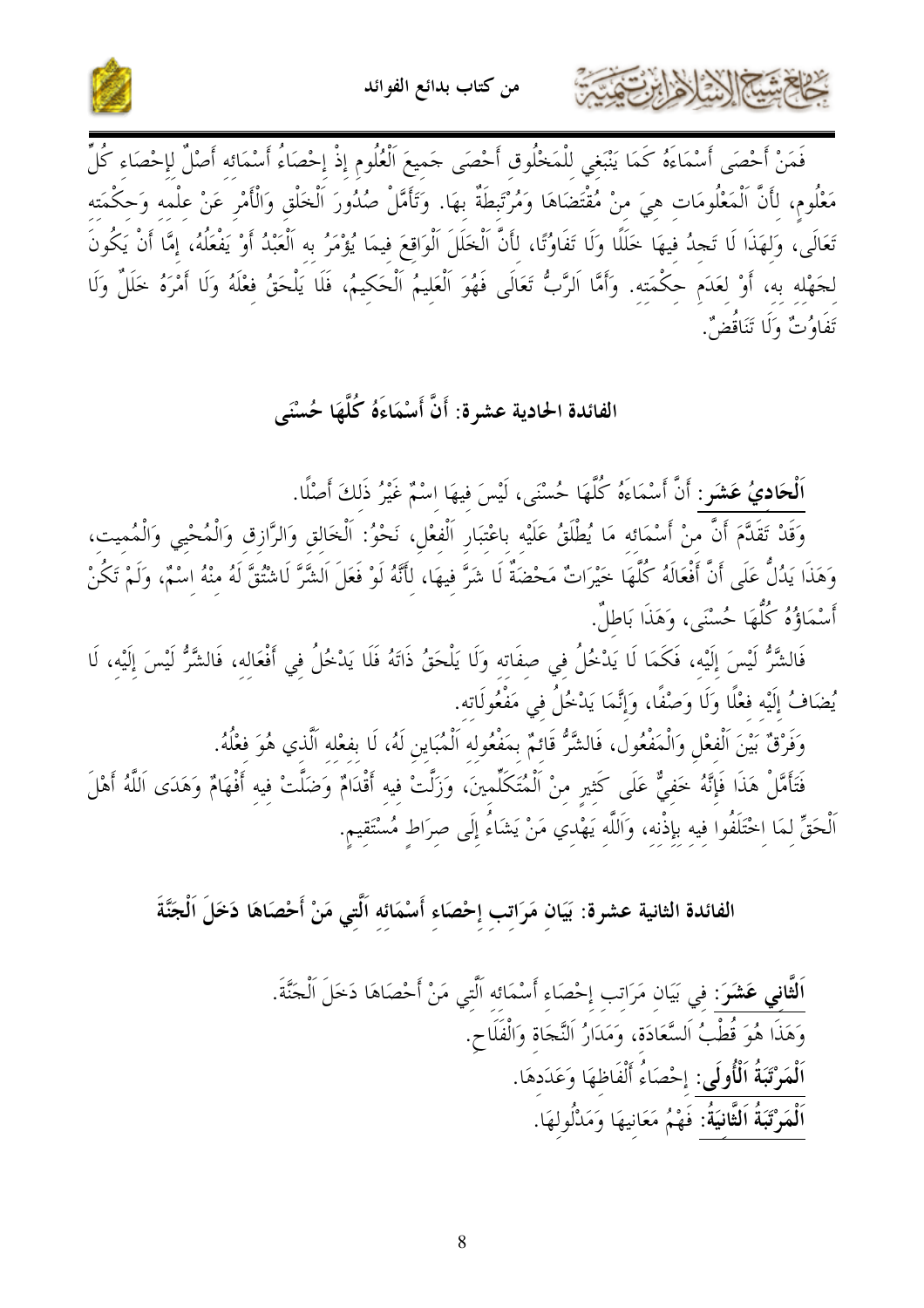



اَلْمَرْتَبَةُ اَلثَّالثَةُ: دُعَاؤُهُ بِهَا، كَمَا قَالَ تَعَالَى: ﴿ وَلِلَّهِ ٱلْأَسْمَآءُ ٱلْحُسۡنَىٰ فَٱدۡعُوهُ بِهَا ۖ ﴾ (')

وَهُوَ مَرْتَبَتَانَ: 

وَالثَّاني: دُعَاءُ طَلَبٍ وَمَسْأَلَة.

فَلَا يُثْنَى عَلَيْه إِلَّا بِأَسْمَائه اَلْحُسْنَى وَصِفَاته اَلْعُلَى، وَكَذَلكَ لَا يُسْأَلُ إِلَّا بهَا، فَلَا يُقَالُ: يَا مَوْجُودُ أَوْ يَا شَيْءُ أَوْ يَا ذَاتُ اغْفِرْ لِي وَارْحَمْنِي، بَلْ يُسْأَلُ فِي كُلِّ مَطْلُوبٍ بِاسْمٍ يَكُونُ مُقْتَضِيًا لِذَلِكَ اَلْمَطْلُوبِ، فَيَكُونُ اَلسَّائلُ مُتَوَسِّلًا إِلَيْه بذَلكَ اَللسْم.

وَمَنْ تَأَمَّلَ أَدْعِيَةَ اَلرُّسُلِ صَلَوَاتُ اَللَّهِ وَسَلَامُهُ عَلَيْهِمْ، وَلَا سِيَّمَا خَاتَمَهُمْ وَإِمَامَهُمْ وَجَدَهَا مُطَابَقَةً لهَذَا.

وَهَذِهِ اَلْعِبَارَةُ أَوْلَى مِنْ عِبَارَة مَنْ قَالَ: ( يَتَخَلَّقُ بِأَسْمَاءِ اَللَّه ) فَإِنَّهَا لَيْسَتْ بعبَارَة سَديدَة، وَهيَ مُنْتَزَعَةٌ مِنْ قَوْلِ اَلْفَلَاسِفَةِ: اَلْفَلْسَفَةُ اَلتَّشَبُّه بِالْإِلَهِ عَلَى قَدْرِ اَلطَّاقَةِ. وأَحْسَنُ مِنْهَا عِبَارَةُ أَبِي اَلْحَكَمِ بْنْ برْجَانَ وَهِيَ:اَلتَّعَبُّدُ.

وَأَحْسَنُ منْهَا اَلْعَبَارَةُ اَلْمُطَابِقَةُ للْقُرْآن وَهيَ: اَلدُّعَاءُ اَلْمُتَضَمِّنُ لِلتَّعَبُّدِ وَالسُّؤَالِ. فَمَرَاتِبُهَا أَرْبَعَةٌ أَشَدُّهَا إِنْكَارًا عِبَارَةُ اَلْفَلَاسفَة وَهِيَ:اَلتَّشَبُّهُ.

> وَأَحْسَنُ مِنْهَا عِبَارَةُ مَنْ قَالَ: اَلتَّخَلُّقُ. وَأَحْسَنُ منْهَا عَبَارَةُ مَنْ قَالَ: اَلتَّعَبّْدُ. وَأَحْسَنُ مِنْ اَلْجَمِيعِ: اَللُّعَاءُ وَهِيَ لَفْظُ اَلْقُرْآن.

١– سورة الأعراف أية: ١٨٠.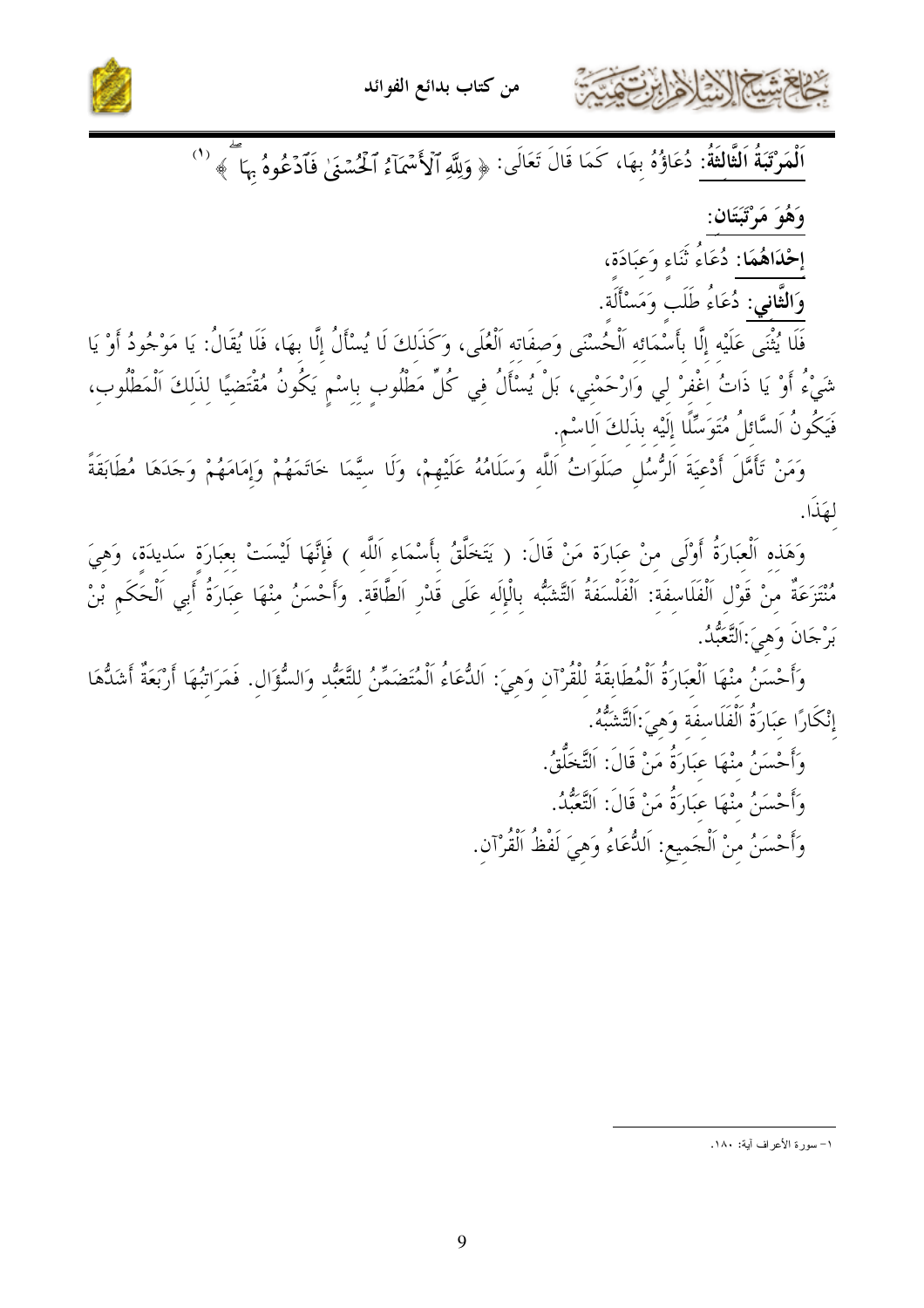



ا**َلثَّاكَ عَشَرَ**: اخْتَلَفَ النُّظَّارُ في اَلْأَسْمَاء الَّتي تُطْلَقُ عَلَى اَللَّهِ وَعَلَى اَلْعِبَادِ، كَالْحَيِّ وَالسَّمِيعِ وَالْبَصِيرِ وَالْعَليم وَالْقَديرِ وَالْمَلك وَنَحْوِهَا. فَقَالَتْ طَائفَةٌ مِنْ اَلْمُتَكَلّْمِينَ: هِيَ حَقِيقَةٌ فِي اَلْعَبْدِ مَجَازٌ فِي اَلرَّبِّ، وَهَذَا قَوْلُ غُلَاة الْجَهْميَّة، وَهُوَ أَخْبَتُ الْأَقْوَالِ وَأَشَدُّهَا فَسَادًا.

اَلثَّاني: مُقَابِلُهُ وَهُوَ أَنَّهَا حَقيقَةٌ في اَلرَّبِّ مَجَازٌ في اَلْعَبْد، وَهَذَا قَوْلُ أَبِي اَلْعَبَّاسِ اَلنَّاشِيِّ. اَلْثَّالَثُ: أَنَّهَا حَقيقَةٌ فيهمَا، وَهَذَا قَوْلُ أَهْلِ اَلسُّنَّة، وَهُوَ اَلصَّوَابُ. وَاخْتلَافُ اَلْحَقيقَتَيْنِ فِيهِمَا لَا يُخْرِجُهَا عَنْ كَوْنهَا حَقيقَةً فيهمَا، وَللرَّبِّ تَعَالَى منْهَا مَا يَليقُ بجَلَاله، وَلِلْعَبْد منْهَا مَا يَليقُ به. وَلَيْسَ هَذَا مَوْضِعَ اَلتَّعَرُّضِ لِمَأْخَذٍ هَذِهِ اَلْأَقْوَالِ وَإِبْطَالِ بَاطِلهَا وَتَصْحِيح صَحِيحهَا، فَإِنَّ اَلْغَرَضَ اَلْإِشَارَةُ إِلَى أُمُورِ يَنْبَغِي مَعْرِفَتُهَا فِي هَذَا اَلْبَابِ، وَلَوْ كَانَ اَلْمَقْصُودُ بَسْطُهَا لَاسْتَدْعَتْ سِفْرَيْنِ أَوْ أَكْثَرَ.

### الفائدة الرابعة عشرة: اَلاسْمَ وَالصِّفَةَ لَهُ ثَلَاثَةُ اعْتِبَارَات

اَلرَّابِعَ عَشَوَ: أَنَّ اَلِاسْمَ وَالصِّفَةَ منْ هَذَا اَلنَّوْعِ لَهُ ثَلَاثَةُ اعْتبَارَات:

اعْتبَارٌ منْ حَيْثُ هُوَ مَعَ قَطْعِ اَلنَّظَرِ عَنْ تَقْييده بالرَّبِّ تَبَارَكَ وَتَعَالَى أَوْ اَلْعَبْد. اَلاعْتبَارُ اَلثَّانِي: اعْتبَارُهُ مُضَافًا إلَى اَلرَّبِّ مُخْتَصًّا به. اَلثَّالتُ: اعْتبَارُهُ مُضَافًا إلَى اَلْعَبْد مُقيَّدًا به.

١- فَمَا لَزِمَ اَلِاسْمَ لِذَاتِهِ وَحَقِيقَتِهِ كَانَ ثَابِتًا لِلرَّبِّ وَالْعَبْدِ، وَلِلرَّبِّ مِنْهُ مَا يَلِيقُ بِكَمَالِهِ وَلِلْعَبْدِ مِنْهُ مَا يَلْيقُ بِه

وَهَذَا كَاسْمِ اَلسَّميعِ اَلَّذي يَلْزَمُهُ إِدْرَاكُ الْمَسْمُوعَات، وَالْبَصيرِ اَلَّذي يَلْزَمُهُ رُؤْيَةُ اَلْمُبْصَرَات، وَالْعَليم وَالْقَديرِ وَسَائرِ اَلْأَسْمَاءِ، فَإِنَّ شَرْطَ صحَّة إطْلَاقهَا حُصُولُ مَعَانِيهَا وَحَقَائِقهَا لِلْمَوْصُوفِ بِهَا.

فَمَا لَزِمَ هَذِه ٱلْأَسْمَاءِ لذَاتهَا فَإِثْبَاتُهُ للرَّبِّ تَعَالَى لَا مَحْذُورَ فيه بوَجْه، بَلْ يَثْبتُ لَهُ عَلَى وَجْه لَا يُمَاثِلُ فيه خَلْقَهُ، وَلَا يُشَابِهُهُمْ، فَمَنْ نَفَاهُ عَنْهُ لإطْلَاقه عَلَى اَلْمَخْلُوق أَلْحَدَ في أَسْمَائه وَجَحَدَ صفَات كَمَاله، وَمَنْ أَتْبَتَهُ لَهُ عَلَى وَجْهِ يُمَاثِلُ فِيهِ خَلْقَهُ فَقَدْ شَبَّهَهُ بِخَلْقه، وَمَنْ شَبَّهَ اَللَّهَ بِخَلْقه فَقَدْ كَفَرَ، وَمَنْ أَثْبَتَهُ لَهُ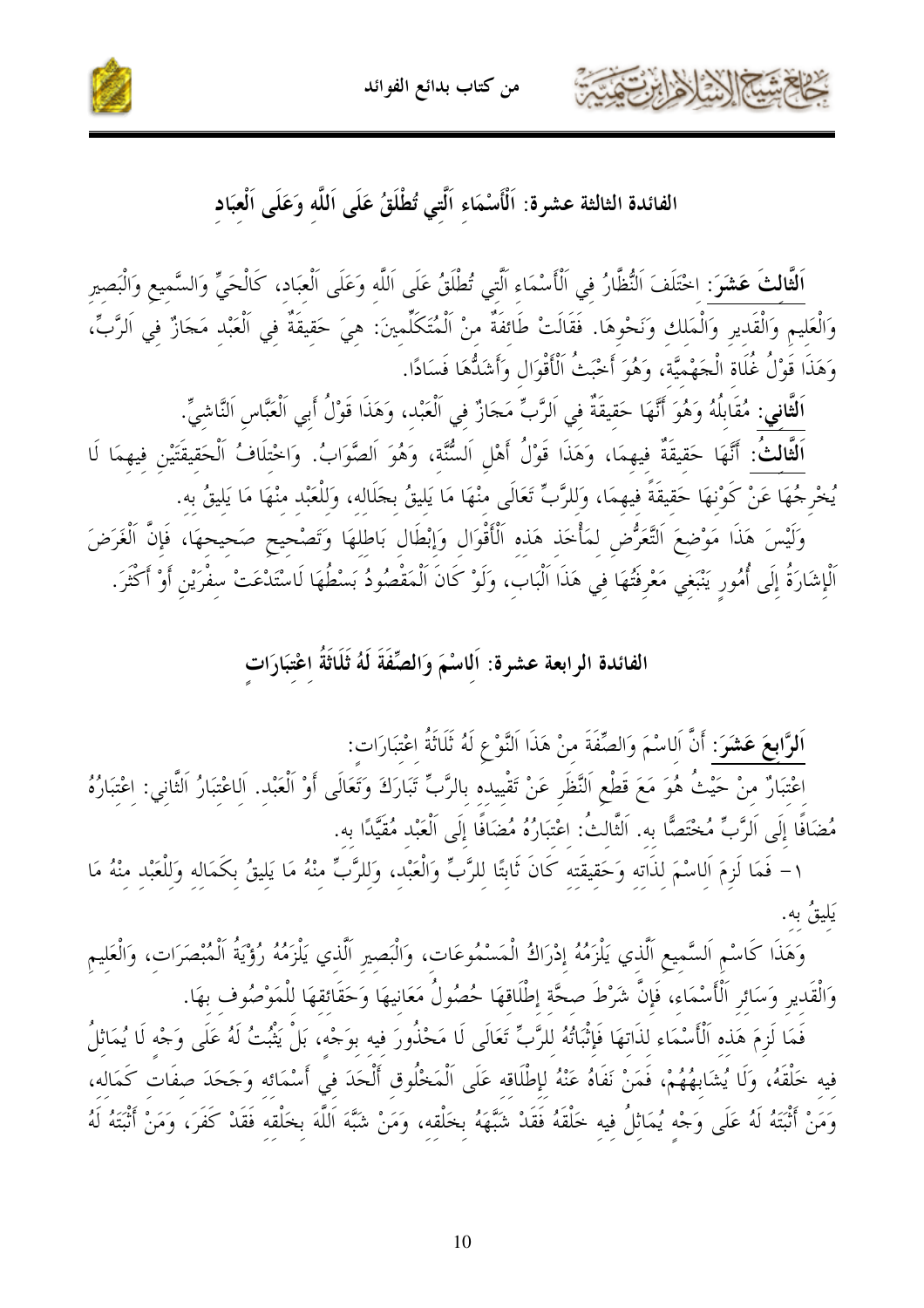

طَرِيقُ أَهْلِ اَلسُّنَّة.

٢- وَمَا لَزِمَ اَلصِّفَةَ لِإِضَافَتِهَا إِلَى اَلْعَبْدِ وَجَبَ نَفْيُهُ عَنْ اَللَّه، كَمَا يَلْزَمُ حَيَاةَ اَلْعَبْد منْ اَلنَّوْم والسنَة وَالْحَاجَة إِلَى اَلْغِذَاء وَنَحْوِ ذَلِكَ، وَكَذَلِكَ مَا يَلْزَمُ إِرَادَتَهُ مِنْ حَرَكَةٍ نَفْسِهِ فِي جَلْبِ مَا يَنْتَفِعُ بِهِ وَدَفْعِ مَا يَتَضَرَّرُ بَه، وَكَذَلَكَ مَا يَلْزَمُ عُلُوَّهُ مِنْ اَحْتِيَاجِهِ إِلَى مَا هُوَ عَالٍ عَلَيْهِ وَكَوْنُهُ مَحْمُولًا بِهِ مُفْتَقِرًا إِلَيْهِ مُحَاطًا به كُلُّ هَذَا يَجبُ نَفْيُهُ عَنْ اَلْقُلُّوس اَلسَّلَام تَبَارَكَ وَتَعَالَى.

٣- وَمَا لَزِمَ صِفَةً مِنْ حِهَةِ اخْتِصَاصِهِ تَعَالَى بِهَا، فَإِنَّهُ لَا يَثْبُتُ للْمَخْلُوق بوَجْه كَعلْمه الَّذي يُلْزمُهُ اَلْقِدَمَ وَالْوُجُوبُ وَالْإِحَاطَةُ بِكُلِّ مَعْلُومٍ، وَقُدْرَتُهُ وَإِرَادَتُهُ، وَسَائِرُ صِفَاته. فَإِنَّ مَا يَخْتَصُّ بِهِ مِنْهَا لَا يُمْكِنُ إِثْبَاتُهُ لِلْمَخْلُوقِ.

فَإِذَا أَحَطْتَ بِهَذِهِ الْقَاعِدَةِ حَبَرًا وَعَقَلْتَهَا كَمَا يَنْبَغِي حَلَصْتَ مِنْ اَلْآفَتَيْنِ اَللَّتَيْنِ هُمَا أَصْلُ بَلَاءِ اَلْمُتَكَلِّمينَ: آفَةُ اَلتَّعْطيل، وَآفَةُ اَلتَّشْبِيه.

فَإِنَّكَ إِذَا وَفَّيْتَ هَذَا اَلْمَقَامَ حَقَّهُ مِنْ اَلتَّصَوُّرِ أَنْبَتَّ لِلَّهِ اَلْأَسْمَاءَ اَلْحُسْنَى وَالصِّفَات اَلْعُلَى حَقيقَةً فَخَلَصْتَ مِنْ اَلتَّعْطِيلِ، وَنَفَيْتَ عَنْهَا خَصَائِصَ اَلْمَخْلُوقِينَ وَمُشَابِهَتِهِمْ فَخَلَصْتَ مِنْ اَلتَّشْبِيهِ، فَتَدَبَّرْ هَذَا اَلْمَوْضِعَ وَاجْعَلْهُ آخِيَّتَكَ اَلَّتِي تَرْجِعُ إِلَيْهَا فِي هَذَا اَلْبَابِ وَاَللَّهُ اَلْمُوَفَّقُ لِلصَّوَابِ.

# الفائدة الخامسة عشرة: أَنَّ اَلصِّفَةَ مَتَى قَامَتْ بِمَوْصُوفٍ لَزِمَهَا أُمُورٌ أَرْبَعَةٌ

اَ**لْخَامِسَ عَشَوَ**: أَنَّ اَلصِّفَةَ مَتَى قَامَتْ بِمَوْصُوفٍ لَزِمَهَا أُمُورٌ أَرْبَعَةٌ: أَمْرَان لَفْظيَّان وَأَمْرَان مَعْنَويَّان. فَاللَّفْظِيَّانِ ثُبُوتِيٌّ وَسَلْبِيٌّ، فَالثُّبُوتِيُّ: أَنْ يُشْتَقَّ لِلْمَوْصُوفِ مِنْهَا اِسْمٌ وَالسَّلْبِيُّ: أَنْ يَمْتَنِعَ اَلِاشْتِقَاقُ

وَالْمَعْنَوِيَّان تُبُوتِيٌّ وَسَلْبِيٌّ، فَالثُّبُوتيُّ: أَنْ يَعُودَ حُكْمُهَا إلَى اَلْمَوْصُوف وَيُخْبَرَ بهَا عَنْهُ وَالسَّلْبِيُّ: أَنْ لَا يَعُودَ حُكْمُهَا إِلَى غَيْرِهِ، وَلَا يَكُونُ خَبَرًا عَنْهُ، وَهِيَ قَاعِدَةٌ عَظِيمَةٌ فِي مَعْرِفَةِ ٱلْأَسْمَاءِ وَالصِّفَاتِ.

فَلْنَذْكُرْ مِنْ ذَلِكَ مُثَالًا وَاحِدًا وَهُوَ صِفَةُ اَلْكَلَامِ، فَإِنَّهَا إِذَا قَامَتْ بِمَحَلٍّ كَانَ هُوَ اَلْمُتَكَلِّمَ دُونَ مَنْ لَمْ تَقُمْ بِهِ وَأُخْبِرَ عَنْهُ بِهَا، وَعَادَ حُكْمُهَا إِلَيْهِ دُونَ غَيْرِهِ.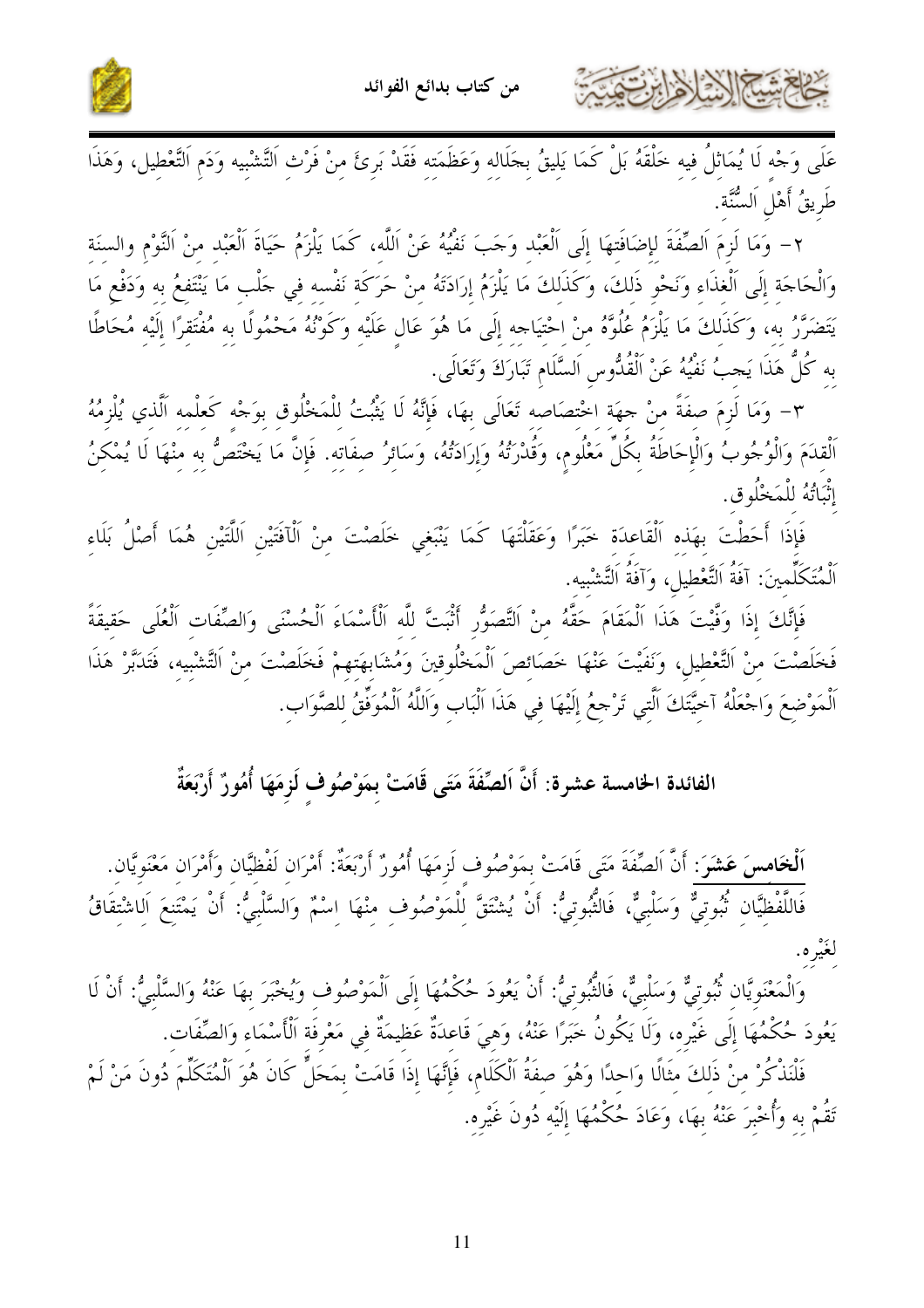



فَيُقَالُ: قَالَ، وَأَمَرَ، وَنَهَى، وَنَادَى، وَنَاجَى، وَأَحْبَرَ، وَخَاطَبَ، وَتَكَلَّمَ، وَكَلَّمَ، وَنَحْوُ ذَلِكَ. وَامْتَنَعَتْ هَذِهِ ٱلْأَحْكَامُ لِغَيْرِهِ، فَيُسْتَدَلُّ بِهَذِهِ ٱلْأَحْكَامِ وَالْأَسْمَاءِ عَلَى قِيَامِ اَلصِّفَةِ بِهِ وَسَلْبِهَا عَنْ غَيْرِهِ عَلَى عَدَم قيَامهَا به.

وَهَذَا هُوَ أَصْلُ اَلسُّنَّةِ اَلَّذِي رَدُّوا بِهِ عَلَى اَلْمُعْتَزِلَةِ وَالْجَهْمِيَّةِ وَهُوَ مِنْ أَصَحَّ اَلْأُصُولِ طَرْدًا وَعَكْسًا.

### الفائدة السادسة عشرة: أَنَّ اَلْأَسْمَاءَ اَلْحُسْنَى لَا تَدْخُلُ تَحْتَ حَصْرٍ وَلَا تُحَدُّ بِعَدَدِ

اَلسَّادِسَ عَشَرَ: أَنَّ اَلْأَسْمَاءَ اَلْحُسْنَى لَا تَدْخُلُ تَحْتَ حَصْرٍ، وَلَا تُحَدُّ بِعَدَدٍ، فَإِنَّ لِلَّهِ تَعَالَى أَسْمَاءً وَصَفَاتٍ اِسْتَأْثَرَ بِهَا فِي عِلْمِ اَلْغَيْبِ عِنْدَهُ لَا يَعْلَمُهَا مَلَكٌ مُقَرَّبٌ وَلَا نَبِيٌّ مُرْسَلٌ كَمَا فِي اَلْحَديث اَلصَّحِيحَ: ﴿ أَسْأَلُكَ بِكُلِّ اِسْمٍ هُوَ لَكَ سَمَّيْتَ بِهِ نَفْسَكَ، أَوْ أَنْزَلْتَهُ فِي كِتَابِكَ، أَوْ اِسْتَأْثَرْتَ بِهِ فِي عِلْمِ اَلْغَيْبِ عِنْدَكَ ﴾ <sup>(١)</sup> فَجَعَلَ أَسْمَاءَهُ ثَلَاثَةُ أَقْسَام:

قِسْمٌ: سَمَّى بِهِ نَفْسَهُ فَأَظْهَرُهُ لِمَنْ شَاءَ مِّنْ مَلَائِكَتِهِ أَوْ غَيْرِهِمْ، وَلَمْ يَنْزِلْ بِه كَتَابُهُ، وَقَسْمٌ: أَنْزَلَ به كِتَابَهُ فَتَعَرَّفَ بِهِ إِلَى عِبَادِهِ، وَقِسْمٌ:اسْتَأْثَرَ بِهِ فِي عِلْمٍ غَيْبِهِ فَلَمْ يُطْلِعْ عَلَيْهِ أَحَدًا مِنْ خَلْقِهِ.

وَلِهَذَا قَالَ: ﴿ اِسْتَأْثَرْتَ بِهِ ﴾ أَيْ اِنْفَرَدْتَ بِعِلْمِهِ، وَلَيْسَ اَلْمُرَادُ اِنْفِرَادَهُ بِالتَّسَمِّي بِهِ، لِأَنَّ هَذَا الْاِنْفِرَادَ ثَابِتٌ فِي اَلْأَسْمَاءِ اَلَّتِي أَنْزَلَ بِهَا كِتَابَهُ، وَمِنْ هَذَا قَوْلُ اَلنَّبِيٍّ ﷺ فِي حَدِيثِ اَلشَّفَاعَةِ: ﴿ فَيُفْتَحُ عَلَيَّ مِنْ مَحَامِده بِمَا لَا أُحْسِنُهُ اَلْآنَ ﴾ (٢)

نَفْسِل<sup>و</sup>َ ک<sup>و (۳)</sup>

وَأَمَّا قَوْلُهُ ﷺ ﴿ إِنَّ لِلَّهِ تِسْعَةً وَتِسْعِينَ اِسْمًا مَنْ أَحْصَاهَا دَخَلَ اَلْجَنَّةَ ﴾ <sup>(٤)</sup> فَالْكَلَامُ جُمْلَةٌ وَاحدَةٌ، وَقَوْلُهُ: ﴿ مَنْ أَحْصَاهَا دَخَلَ اَلْحَنَّةَ ﴾ ('' صفَةٌ لَا خَبَرٌ مُسْتَقلٌّ.

١ – أحمد (١/ ٣٩١).

٢– البخاري: نفسير القرآن (٤٧١٢) , ومسلم: الإيمان (١٩٤) , والترمذي: صفة القيامة والرقائق والورع (٢٤٣٤).

٣– مسلم: الصلاة (٤٨٦) , والترمذي: الدعوات (٣٤٩٣) , والنسائي: التطبيق (١١٣٠) , وأبو داود: الصلاة (٨٧٩) , وابن ماجه: الدعاء (٣٨٤١) , وأحمد (٥٨/٦) , ومالك: النداء للصلاة  $.$ (٤٩٧)

٤– البخاري: الشروط (٢٧٣٦) , ومسلم: الذكر والدعاء والقوبة والاستغفار (٢٦٧٧) , والترمذي: الدعوات (٣٥٠٧) , وأبن ماجه: الدعاء (٣٨٦١) , وأحمد (٢/٢٦٧).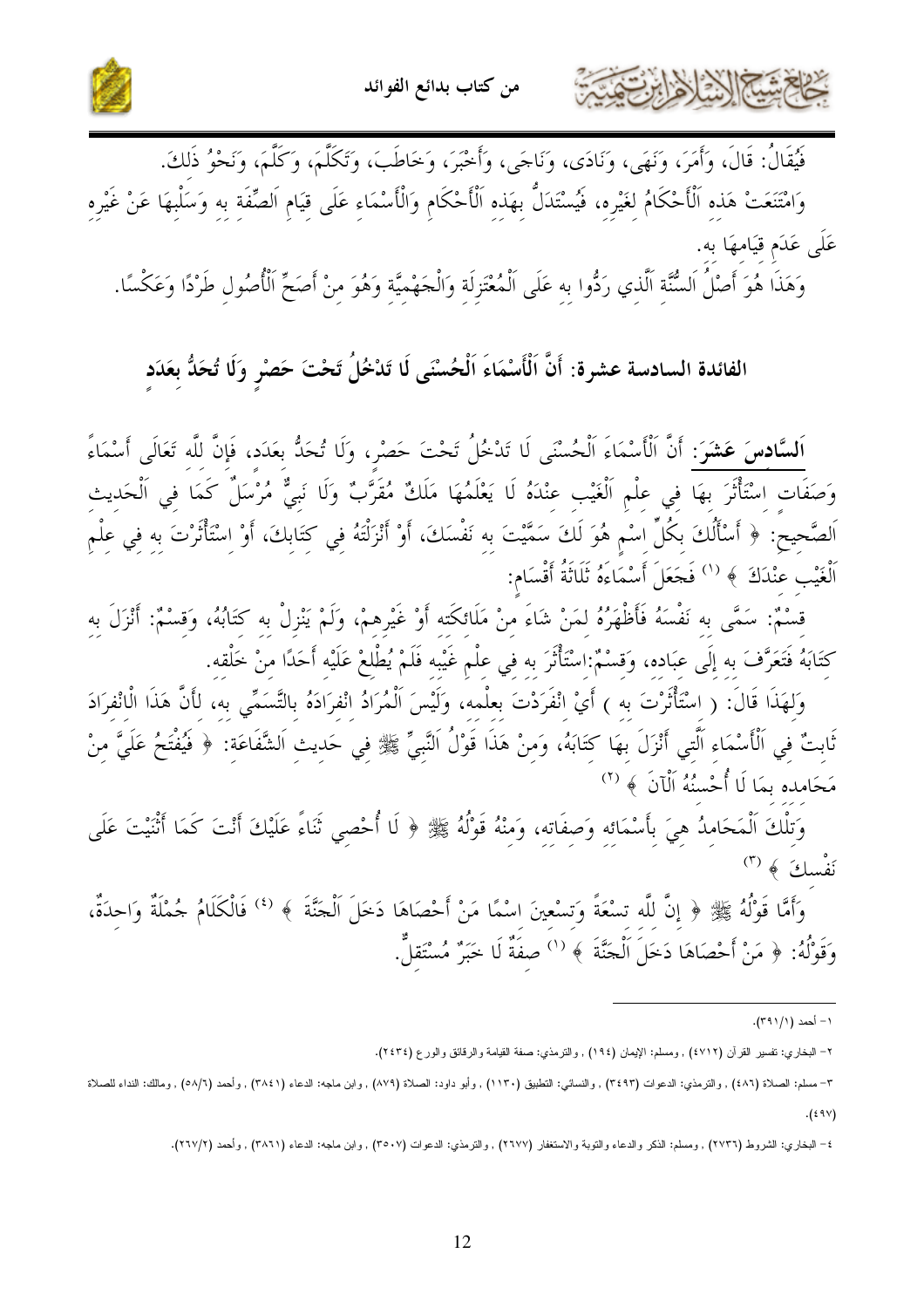



كالحمشيم الذلاط ابرت

وَالْمَعْنَى لَهُ أَسْمَاءٌ مُتَعَدِّدَةٌ منْ شَأْنهَا أَنَّ مَنْ أَحْصَاهَا دَخَلَ اَلْجَنَّةَ، وَهَذَا لَا يَنْفي أَنْ يَكُونَ لَهُ أَسْمَاءٌ غَيْرُهَا، وَهَذَا كَمَا تَقُولُ: لفُلَان مائَةُ مَمْلُوك قَدْ أَعَدَّهُمْ للْجهَاد، فَلَا يَنْفي هَذَا أَنْ يَكُونَ لَهُ مَمَاليكُ سوَاهُمْ مُعَدِّينَ لغَيْرِ اَلْحِهَادِ، وَهَذَا لَا حِلَافَ بَيْنَ اَلْعُلَمَاءِ فيه.

#### الفائدة السابعة عشرة: أَسْمَاءَهُ تَعَالَى منْهَا مَا يُطْلَقُ عَلَيْه مُفْرَدًا وَمُقْتَرِنًا بغَيْره

اَلسَّابِعَ عَشَرَ: إِنَّ أَسْمَاءَهُ تَعَالَى مِنْهَا مَا يُطْلَقُ عَلَيْهِ مُفْرَدًا وَمُقْتَرِنًا بغَيْرِه وَهُوَ غَالِبُ اَلْأَسْمَاءِ كَالْقَدِيرِ وَالسَّمِيعِ وَالْبَصِيرِ وَالْعَزِيزِ وَالْحَكِيمِ وَهَذَا يُسَوِّغُ أَنْ يُدْعَا بِهِ مُفْرَدًا وَمُقْتَرِنًا بِغَيْرِهِ، فَتَقُولُ: يَا عَزِيزُ يَا حَلِيمُ يَا غَفُورُ يَا رَحِيمُ، وَأَنْ يُفْرَدَ كُلُّ اسْمٍ.

وَكَذَلِكَ فِي اَلتَّنَاءِ عَلَيْه وَالْخَبَرُ عَنْهُ به يُسَوِّئُ لَكَ اَلْإِفْرَادَ وَالْجَمْعَ.

وَمنْهَا مَا لَا يُطْلَقُ عَلَيْه بمُفْرَده، بَلْ مَقْرُونًا بمُقَابله كَالْمَانع وَالضَّارِّ وَالْمُنْتَقم، فَلَا يَجُوزُ أَنْ يُفْرَدَ هَذَا عَنْ مُقَابِله فَإِنَّهُ مَقْرُونٌ بِالْمُعْطي وَالنَّافع وَالْعَفُوِّ، فَهُوَ اَلْمُعْطي اَلْمَانعُ، اَلضَّارُّ النَّافعُ، اَلْمُنْتَقمُ اَلْعَفُوٌ، اَلْمُعزُّ اَلْمُذِلٌّ؛ لِأَنَّ اَلْكَمَالَ فِي اقْتِرَانِ كُلِّ اسْمِ مِنْ هَذِه بِمَا يُقَابِلُهُ، لِأَنَّهُ يُرَادُ بِه أَنَّهُ اَلْمُنْفَرِدُ بِالرُّبُوبِيَّة وَتَدْبِيرِ ٱلْخَلْقِ وَالتَّصَرُّف فيهمْ عَطَاءً وَمَنْعًا وَنَفْعًا وَضَرًّا وَعَفْوًا وَانْتقَامًا.

وَأَمَّا أَنْ يُثْنَى عَلَيْهِ بِمُجَرَّدِ اَلْمَنْعِ وَالانْتقَامِ وَالْإِضْرَارِ فَلَا يُسَوِّغُ، فَهَذه اَلْأَسْمَاءُ اَلْمُزْدَوجَةُ تُجْري اَلْأَسْمَاءَ منْهَا مَجْرَى اَلاسْم اَلْوَاحد اَلَّذي يَمْتَنعُ فَصْلُ بَعْض حُرُوفه عَنْ بَعْض، فَهيَ وَإِنْ تَعَدَّدَتْ جَارِيَةٌ مَجْرَى اَلِاسْمِ اَلْوَاحِد. وَلذَلكَ لَمْ تَجِئْ مُفْرَدَةً وَلَمْ تُطْلَقْ عَلَيْه إِلَّا مُقْتَرِنَةً فَاعْلَمْهُ. فَلَوْ قُلْتَ: يَا مُذلُّ، يَا ضَارُّ، يَا مَانِعُ، وَأَخْبَرْتَ بِذَلِكَ لَمْ تَكُنْ مُثْنيًا عَلَيْه، وَلَا حَاملًا لَهُ حَتَّى تَذْكُرَ مُقَابلَهَا.

١– البخاري: الشروط (٢٧٣٦) , ومسلم: الذكر والدعاء والقوبة والاستغفار (٢٦٧٧) , والترمذي: الدعوات (٣٥٠٧) , وابن ملجه: الدعاء (٣٨٦٠) , وأحمد (٢/٦٧٢).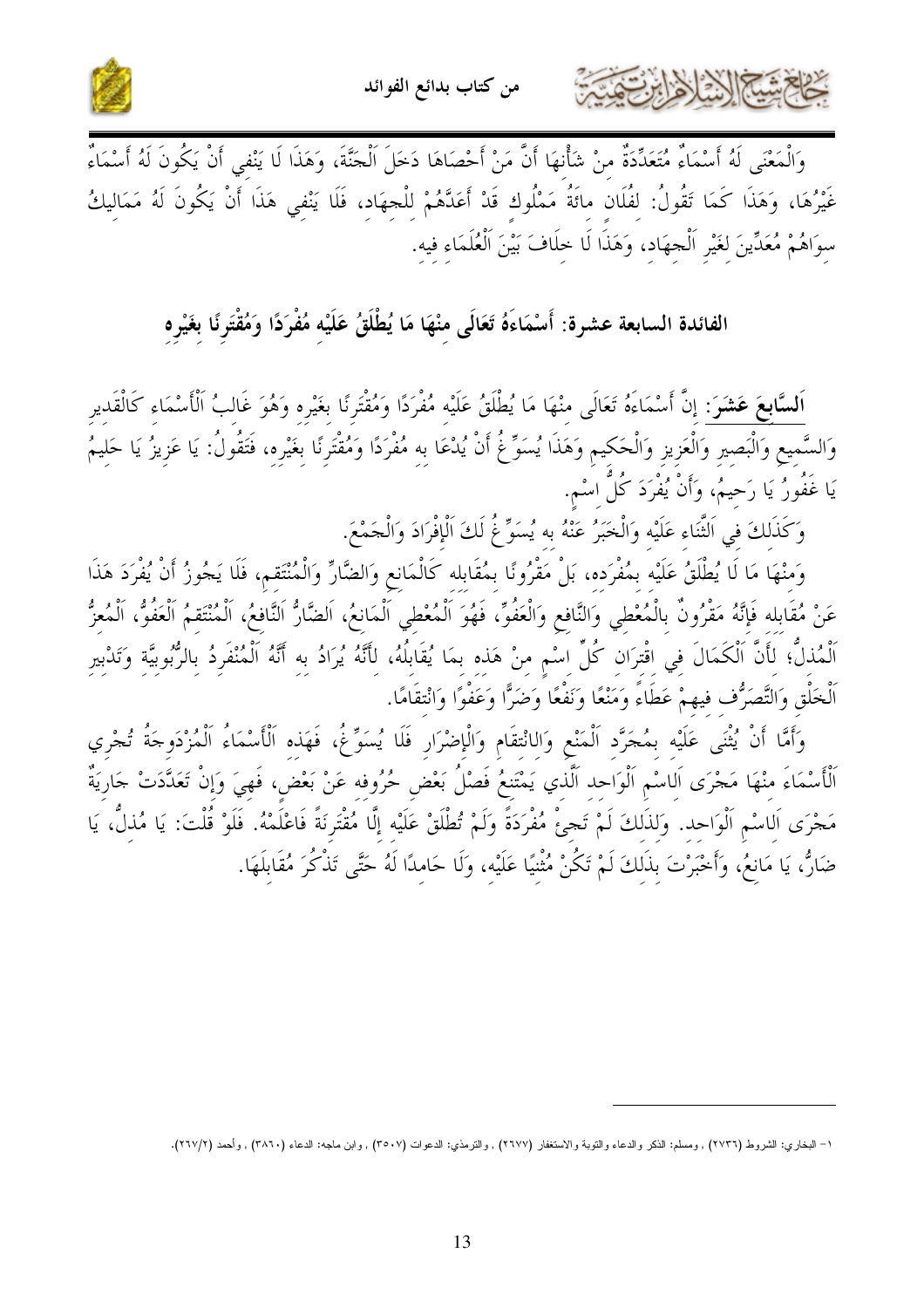



الفائدة الثامنة عشرة: اَلصِّفَات ثَلَاثَةُ أَنْوَاع

اَلثَّامِنَ عَشَرَ: أَنَّ اَلصِّفَاتِ ثَلَاثَةُ أَنْوَاعٍ: صِفَاتُ كَمَالٍ، وَصفَاتُ نَقْصٍ، وَصفَاتٌ لَا تَقْتضي كَمَالًا وَلَا نَقْصًا، وَإِنْ كَانَتْ اَلْقِسْمَةُ اَلتَّقْدِيرِيَّةُ تَقْتَضِي قسْمًا رَابِعًا وَهُوَ: مَا يَكُونُ كَمَالًا وَنَقْصًا باعْتبَارَيْن.

وَالرَّبُّ تَعَالَى مُنَزَّةٌ عَنْ اَلْأَقْسَامِ اَلثَّلَاثَة وَمَوْصُوفٌ بِالْقِسْمِ اَلْأَوَّلِ، وَصَفَاتُهُ كُلُّهَا صِفَاتُ كَمَالٍ مَحْضٍ، فَهُوَ مَوْصُوفٌ منْ اَلصِّفَات بِأَكْمَلهَا، وَلَهُ منْ اَلْكَمَالِ أَكْمَلُهُ.

وَهَكَذَا أَسْمَاؤُهُ اَلذَّالَّةُ عَلَى صِفَاتِه هِيَ أَحْسَنُ الْأَسْمَاء وَأَكْمَلُهَا، فَلَيْسَ في الْأَسْمَاء أَحْسَنُ منْهَا، وَلَا يَقُومُ غَيْرُهَا مَقَامَهَا، وَلَا يُؤَدِّي مَعْنَاهَا، وَتَفْسِيرُ اَلِاسْمِ مِنْهَا بِغَيْرِهِ لَيْسَ تَفْسِيرًا بِمُرَادِفٍ مَحْضٍ، بَلْ هُوَ عَلَى سَبِيلِ اَلتَّقْرِيبِ وَالتَّفْهِيمِ.

وَإِذَا عَرَفْتَ هَذَا فَلَهُ سُبْحَانَهُ مِنْ كُلِّ صِفَةٍ كَمَالٍ أَحْسَنُ اِسْمٍ وَأَكْمَلُهُ وَأَتَمُّهُ مَعْنًى وَأَبْعَدُهُ وَأَنْزَهُهُ عَنْ شَائبَة عَيْب أَوْ نَقْصٍ.

فَلَهُ مِنْ صِفَةِ اَلْإِدْرَاكَاتِ: اَلْعَلِيمُ اَلْخَبِيرُ دُونَ اَلْعَاقِلِ اَلْفَقِيهِ، وَالسَّمِيعُ اَلْبَصِيرُ دُونَ اَلسَّامِعِ وَالْبَاصِرِ وَالنَّاظِرِ، وَمِنْ صِفَاتِ اَلْإِحْسَانِ: اَلْبَرُّ اَلرَّحِيمُ اَلْوَدُودُ، دُونَ اَلرَّقِيقِ وَالشَّفُوقِ وَنَحْوِهِمَا، وَكَذَلِكَ اَلْعَلِيُّ ٱلْعَظِيمُ دُونَ اَلرَّفيع اَلشَّرِيف، وَكَذَلكَ اَلْكَرِيمُ دُونَ اَلسَّخِيِّ وَالْخَالِقُ اَلْبَارِئُ اَلْمُصَوَّرُ دُونَ اَلْفَاعِلِ اَلصَّانِعِ ٱلْمُشَكِّل، وَالْغَفُورُ اَلْعَفُوٌّ دُونَ اَلصَّفُوحِ اَلسَّاترِ.

وَكَذَلِكَ سَائِرُ أَسْمَائه تَعَالَى يُجْرِي عَلَى نَفْسه منْهَا أَكْمَلَهَا وَأَحْسَنَهَا وَمَا لَا يَقُومُ غَيْرُهُ مَقَامَهُ، فَتَأَمَّلْ ذَلِكَ فَأَسْمَاؤُهُ أَحْسَنُ اَلْأَسْمَاءِ، كَمَا أَنَّ صِفَاتِه أَكْمَلُ اَلصِّفَاتِ، فَلَا تَعْدِلُ عَمَّا سَمَّى به نَفْسَهُ إِلَى غَيْرِه، كَمَا لَا تَتَجَاوَزُ مَا وَصَفَ بِهِ نَفْسَهُ وَوَصَفَهُ بِهِ رَسُولُهُ إِلَى مَا وَصَفَهُ بِهِ اَلْمُبْطِلُونَ وَالْمُعَطِّلُونَ.

الفائدة التاسعة عشرة: مِنْ أَسْمَائِهِ اَلْحُسْنَى مَا يَكُونُ دَالًّا عَلَى عدَّة صفَات

اَلتَّاسِعَ عَشَرَ: إِنَّ مِنْ أَسْمَائِهِ اَلْحُسْنَى مَا يَكُونُ دَالًّا عَلَى عِدَّةِ صِفَاتٍ، وَيَكُونُ ذَلكَ اَلاسْمُ مُتَنَاوِلًا لِجَمِيعِهَا تَنَاوُلَ اَلِاسْمِ اَلذَّالٌ عَلَى اَلصِّفَةِ اَلْوَاحِدَةِ لَهَا كَمَا تَقَلَّمَ بَيَانُهُ كَاسْمِهِ اَلْعَظِيمِ وَالْمَجِيدِ وَالصَّمَدِ،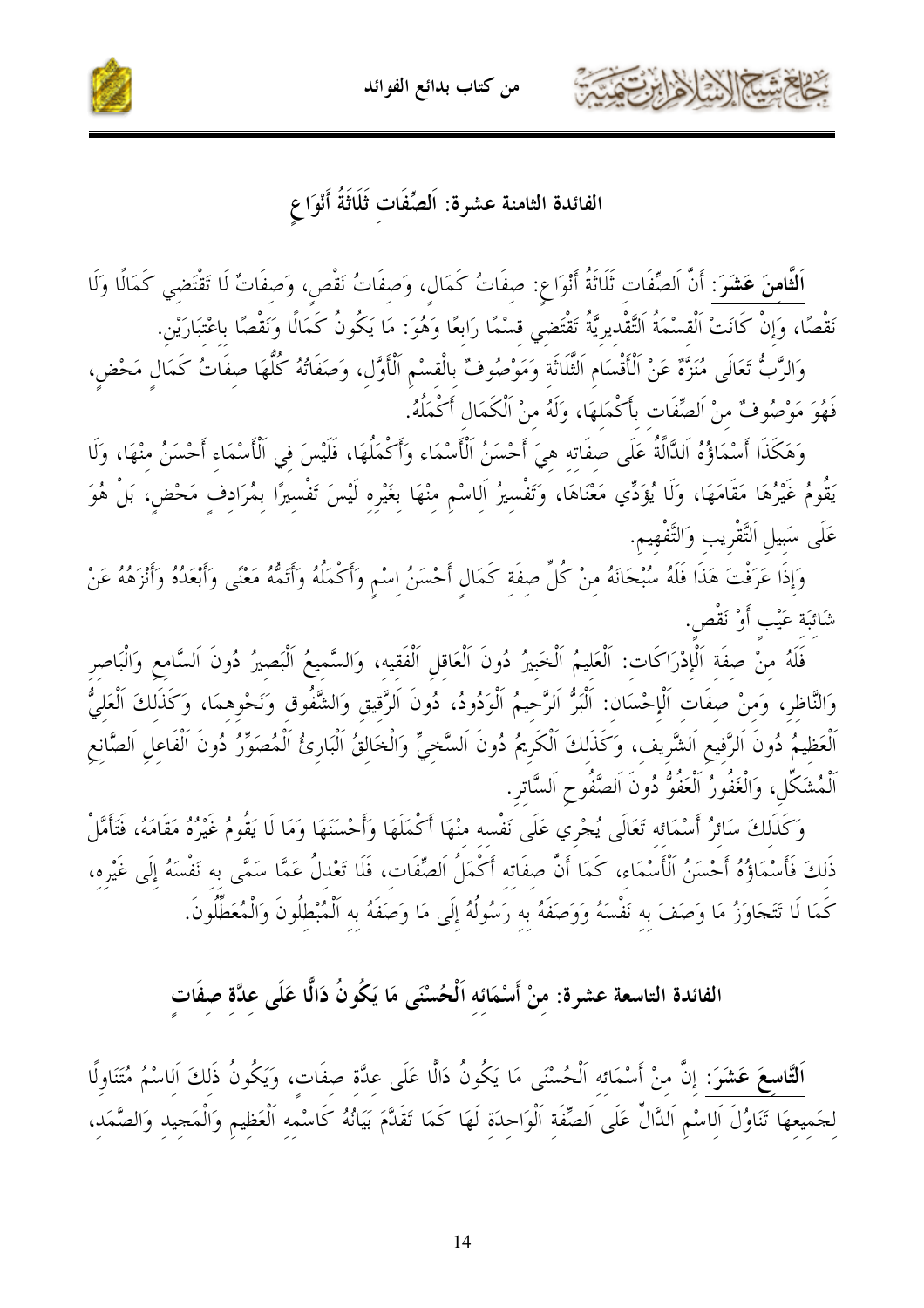

كَمَا قَالَ ابْنُ عَبَّاسٍ فيمَا رَوَاهُ عَنْهُ ابْنُ أَبِي حَاتمٍ في تَفْسيرِه: اَلصَّمَدُ اَلسَّيِّدُ اَلّذي قَدْ كَمُلَ في سُؤْدُده، وَالشَّريفُ اَلَّذي قَدْ كَمُلَ في شَرَفه، وَالْعَظِيمُ اَلَّذي قَدْ كَمُلَ في عَظَمَته، وَالْحَليمُ اَلَّذي قَدْ كَمُلَ فِي حلْمه، وَالْعَليمُ اَلَّذي قَدْ كَمُلَ في علْمه، وَالْحَكيمُ اَلَّذي قَدْ كَمُلَ في حكْمَته.

وَهُوَ اَلَّذِي قَدْ كَمُلَ فِي أَنْوَاعِ شَرَفِه وَسُؤْدُده، وَهُوَ اَللَّهُ سُبْحَانَهُ هَذه صفَّتُهُ لَا تَنْبَغي إلَّا لَهُ، لَيْسَ لَهُ كُفُوًا أَحَدٌ، وَلَيْسَ كَمثْله شَيْءٌ، سُبْحَانَ اَللَّه الْوَاحد اَلْقَهَّارِ هَذَا لَفْظُهُ.

وَهَذَا ممَّا خَفيَ عَلَى كَثير ممَّنْ تَعَاطَى اَلْكَلَامَ في تَفْسير اَلْأَسْمَاء اَلْحُسْنَى، فَفَسَّرَ اَلاسْمَ بدُون مَعْنَاهُ، وَنَقَصَهُ مِنْ حَيْثُ لَا يَعْلَمُ، فَمَنْ لَمْ يُحِطْ بِهَذَا عِلْمًا بَخَسَ اَلِاسْمَ اَلْأَعْظَمَ حَقَّهُ وَهَضَمَهُ مَعْنَاهُ، فَتَلَبَّرْهُ.

# الفائدة العشرون: مَعْرِفَةُ اَلْإِلْحَادِ فِي أَسْمَائِهِ حَتَّى لَا يَقَعَ فِيهِ

اَ**لْعِشْرُونَ**: وَهِيَ اَلْجَامِعَةُ لِمَا تَقَلَّمَ مِنْ اَلْوُجُوهِ، وَهُوَ مَعْرِفَةُ اَلْإِلْحَادِ فِي أَسْمَائِهِ حَتَّى لَا يَقَعَ فِيهِ. قَالَ تَعَالَى: ﴿ وَلِلَّهِ ٱلْأَسْمَآءُ ٱلْحُسۡمَىٰ فَٱدۡعُوهُ بِهَا ۖ وَذَرُواْ ٱلَّذِينَ يُلۡحِدُونَ فِىٓ أَسۡمَنَهِمِۦ ۚ سَيُجۡزَوۡنَ مَا كَانُواْ يَعْمَلُونَ ۞ ﴾ «'' ۖ وَالْإِلْحَادُ فِي أَسْمَائِهِ هُوَ العُدُوْلُ بِهَا وَبِحَقَائِقِهَا وَمَعَانِيهَا عَنْ اَلْحَقِّ الثَّابِتِ لَهَا، وَهُوَ مَأْخُوذٌ مِنْ اَلْمَيْلِ كَمَا يَدُلُّ عَلَيْهِ مَادَّتُهُ ( ل ح د ). فَمِنْهُ: اَللَّحْدُ وَهُوَ الشّقُّ فِي جَانِبِ اَلْقَبْرِ اَلَّذي قَدْ مَالَ عَنْ اَلْوَسَط.

وَمنْهُ اَلْمُلْحدُ في اَلدِّينِ اَلْمَائلُ عَنْ اَلْحَقِّ إِلَى اَلْبَاطل.

قَالَ ابْنُ السكِّيت: اَلْمُلْحدُ اَلْمَائلُ عَنْ اَلْحَقِّ اَلْمُدْخلُ فيه مَا لَيْسَ منْهُ.

وَمِنْهُ: اَلْمُلْتَحِدُ وَهُوَ مُفْتَعِلٌ مِنْ ذَلِكَ. وَقَوْلُهُ تَعَالَى: ﴿ وَلَن تَجِدَ مِن دُونِهِۦ مُلْتَحَدًا (٤٣) ﴾ أَيْ: مَنْ تَعْدِلُ إِلَيْهِ، وَتَهْرُبُ إِلَيْهِ، وَتَلْتَجِئُ إِلَيْهِ، وَتَبْتَهِلُ إِلَيْهِ فَتَمِيلُ إِلَيْهِ عَنْ غَيْرِهِ. تَقُولُ اَلْعَرَب: الْتَحَدَ فُلَانٌ إِلَى فُلَانِ إِذَا عَدَلَ إِلَيْهِ.

٢– سورة الكهف أية: ٢٧.

١– سورة الأعراف أية: ١٨٠.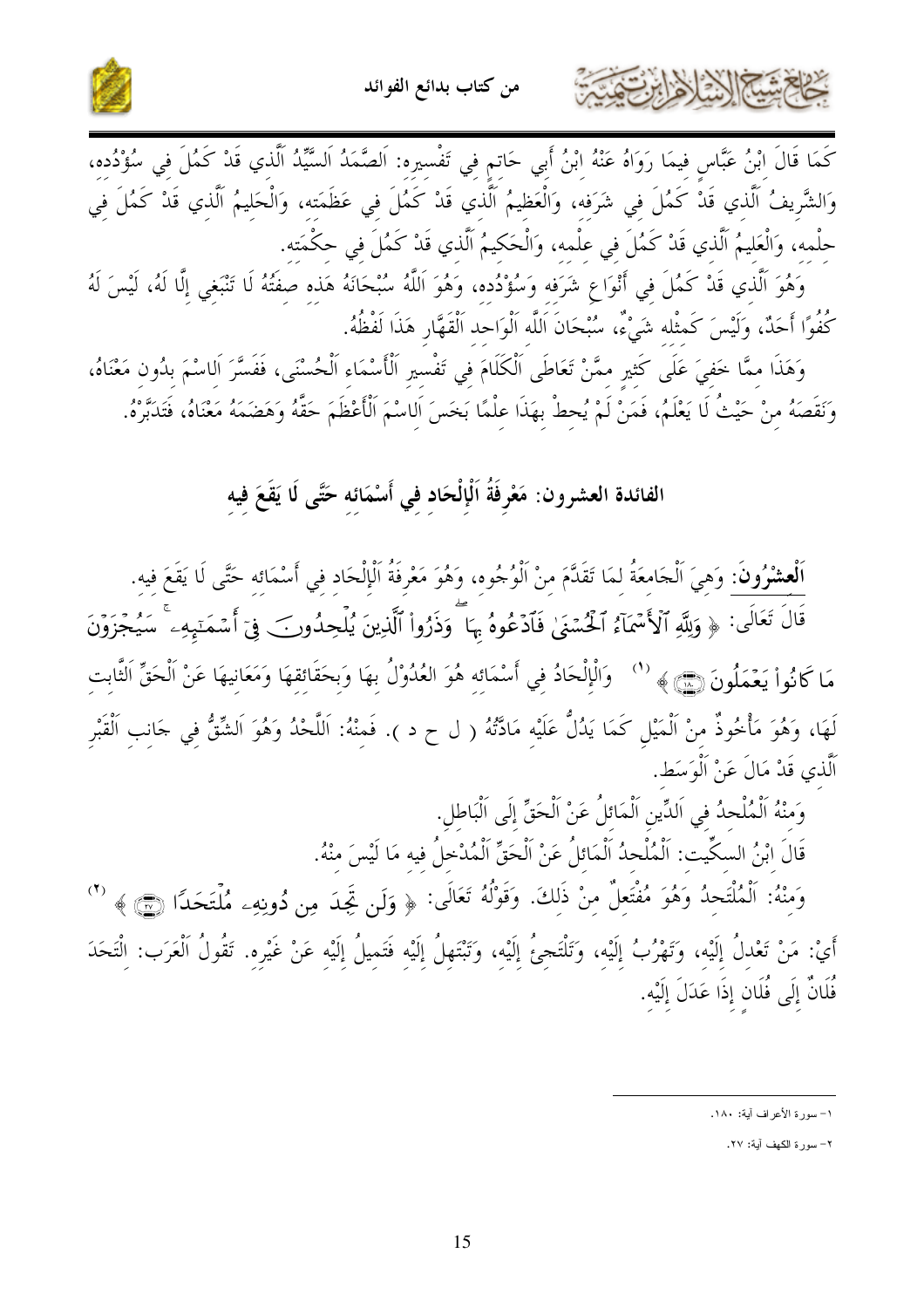من كتاب بدائع الفوائد





إذَا عَرَفْتَ هَذَا فَالْإِلْحَادُ في أَسْمَائه تَعَالَى أَنْوَا عٌ:

أَحَلُهَا: أَنْ يُسَمِّيَ الْأَصْنَامَ بهَا، كَتَسْميَتهمْ اَللَّاتَّ منْ اَلْإِلَهيَّة وَالْعُزَّى منْ اَلْعَزيز، وَتَسْميَتهمْ اَلصَّنَمَ إِلَهًا، وَهَذَا إِلْحَادٌ حَقيقَةً فَإِنَّهُمْ عَدَلُوا بِأَسْمَائِه إِلَى أَوْثَانِهِمْ وَآلهَتِهِمْ اَلْبَاطلَة.

اَ**لثَّاني**: تَسْميَنُهُ بمَا لَا يَليقُ بجَلَاله كَتَسْميَة اَلنَّصَارَى لَهُ أَبًا، وَتَسْميَة اَلْفَلَاسفَة لَهُ مُوجَبًا بذَاته، أَوْ علَّةً فَاعلَةً بالطَّبْع، وَنَحْو ذَلكَ.

<mark>وَثَالثُهَا:</mark> وَصْفُهُ بِمَا يَتَعَالَى عَنْهُ، وَيَتَقَلَّسُ مِنْ النَّقَائصِ كَقَوْلِ أَحْبَتْ اَلْيَهُود: أَنَّهُ فَقيرٌ، وَقَوْلهمْ: إنَّهُ اسْتَرَاحَ بَعْدَ أَنْ خَلَقَ خَلْقَهُ وَقَوْلِهِمْ: ﴿ يَدُ ٱللَّهِ مَغْلُولَةٌ ﴾ ('' .

وَأَمْثَالُ ذَلكَ ممَّا هُوَ إِلْحَادٌ في أَسْمَائه وَصفَاته.

وَرَابِعُهَا: تَعْطيلُ اَلْأَسْمَاء عَنْ مَعَانيهَا، وَحَحْدُ حَقَائقهَا، كَقَوْل مَنْ يَقُولُ منْ الْجَهْميَّة وَأَتْبَاعهمْ: أَنَّهَا أَلْفَاظٌ مُجَرَّدَةٌ لَا تَتَضَمَّنُ صفَات وَلَا مَعَانِيَ، فَيُطْلِقُونَ عَلَيْهِ اسْمَ اَلسَّمِيعِ وَالْبَصِيرِ وَالْحَيِّ وَالرَّحِيمِ وَالْمُتَكَلِّمِ وَالْمُرِيدِ، وَيَقُولُونَ: لَا حَيَاةَ لَهُ وَلَا سَمْعَ وَلَا بَصَرَ وَلَا كَلَامَ وَلَا إِرَادَةَ تَقُومُ بِهِ.

وَهَذَا منْ أَعْظَم اَلْإِلْحَاد فيهَا عَقْلًا وَشَرْعًا وَلُغَةً وَفطْرَةً وَهُوَ يُقَابلُ إلْحَادَ اَلْمُشْركينَ، فَإِنَّ أُولَئكَ أَعْطَوْا أَسْمَاءَهُ وَصِفَاتِهِ لِٱلهَتِهِمْ وَهَؤُلَاءِ سَلَبُوهُ صِفَاتٍ كَمَالِهِ وَجَحَدُوهَا وَعَطَّلُوهَا فَكلَاهُمَا مُلْحدٌ في

تُمَّ الْجَهْميَّةُ وَفُرُوخُهُمْ مُتَفَاوتُونَ في هَذَا اَلْإِلْحَاد فَمِنْهُمْ اَلْغَالِي وَالْمُتَوَسِّطُ وَالْمَنْكُوبُ. وَكُلُّ مَنْ حَحَدَ شَيْئًا مِمَّا وَصَفَ اَللَّهُ بِه نَفْسَهُ أَوْ وَصَفَهُ بِه رَسُولُهُ فَقَدْ أَلْحَدَ في ذَلكَ فَلْيَسْتَقِلَّ أَوْ ليَسْتَكْثرْ .

وَخَامسُهَا: تَشْبِيهُ صفَاته بصفَات خَلْقه تَعَالَى اَللَّهُ عَمَّا يَقُولُ اَلْمُشَبِّهُونَ عُلُوًّا كَبيرًا. فَهَذَا اَلْإِلْحَادُ في مُقَابَلَة إِلْحَاد اَلْمُعَطِّلَة، فَإِنَّ أُولَئكَ نَفَوْا صفَةَ كَمَاله وَجَحَدُوهَا وَهَؤُلَاء شَبَّهُوهَا بصفَات خَلْقه فَجَمَعَهُمْ اَلْإِلْحَادُ، وَتَفَرَّقَتْ بهمْ طُرُقَهُ.

١– سورة المعائدة أية: ٢٤.